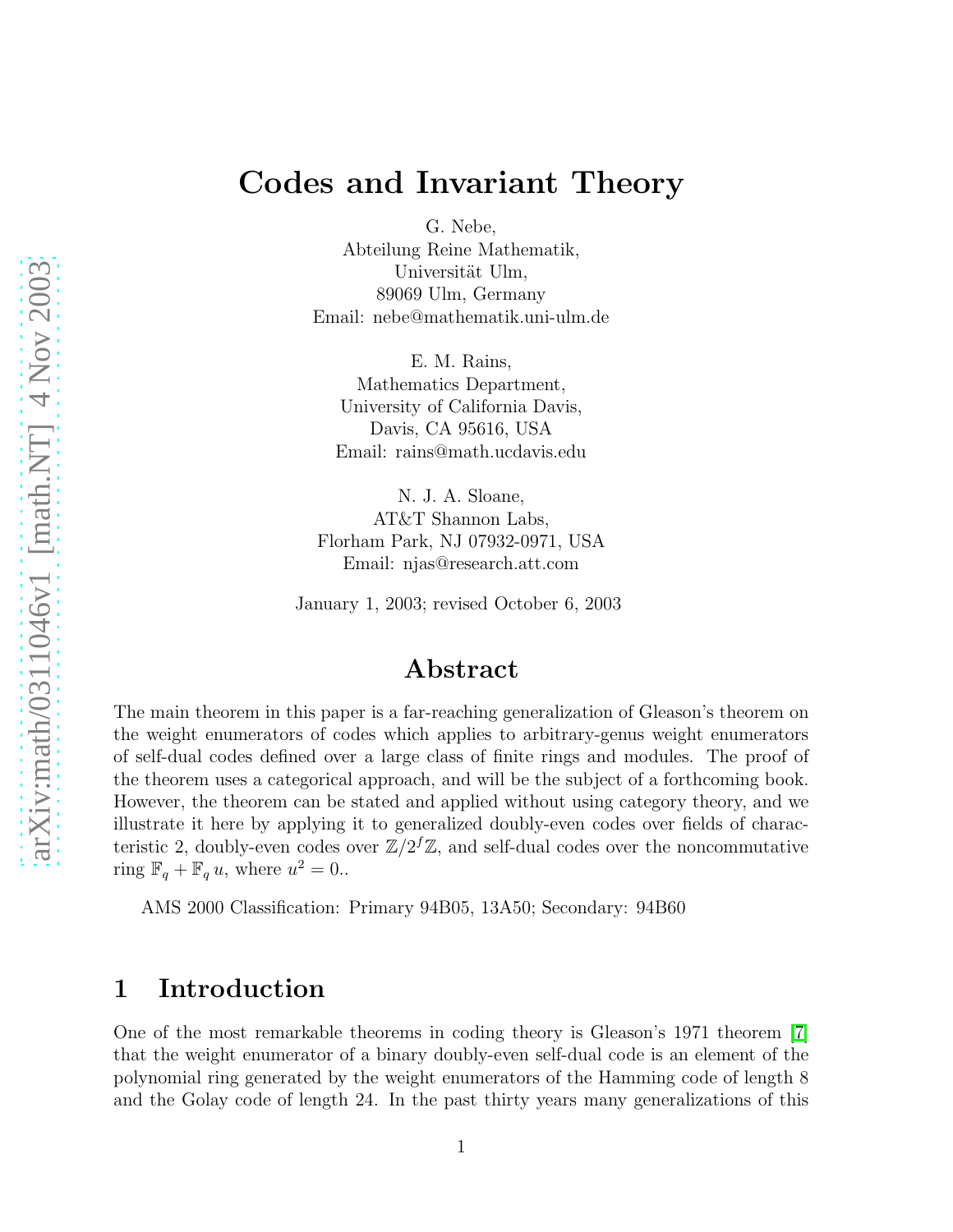theorem have been given that apply to other familes of codes (cf. [\[13\]](#page-16-1), [\[16\]](#page-17-0)). Usually each new type of code is treated on an individual basis. We have recently found a far-reaching generalization of Gleason's result that applies simultaneously to arbitrary-genus weight enumerators of self-dual codes over a very large class of finite rings and modules.

The main result (Theorem [3.5](#page-5-0) below) can be summarized as follows. Given a quasichain ring R and a notion of self-duality for codes over a left R-module V, we construct a "Clifford-Weil" group G such that the vector invariants of G are spanned by the full weight enumerators of self-dual isotropic codes, and the polynomial invariants of G are spanned by the complete weight enumerators of these codes.

In the case of genus-m weight enumerators (for  $m \geq 1$ ) of Type I binary self-dual codes, G is the real Clifford group  $\mathcal{C}_m$  of our earlier paper [\[13\]](#page-16-1). If C is a Type II binary self-dual code, G is the complex Clifford group  $\mathcal{X}_m$  of [\[13\]](#page-16-1). The case  $m = 1$  gives the original Gleason theorem (except for the specific identification of codes that generate the ring). For self-dual codes over  $\mathbb{F}_p$  containing the all-ones vector (where p is an odd prime) G is the group  $\mathcal{C}_m^{(p)}$  of [\[13,](#page-16-1) Section 7].

The proof of the main theorem will be the subject of our forthcoming book [\[14\]](#page-16-2). The proof is best carried out via a categorical approach, using the concept of a form ring, a generalization of the corresponding concept from unitary  $K$ -theory [\[8\]](#page-16-3). However, it is not necessary to understand this theory to state and apply the theorem, and so it seems worthwhile publishing a short version that states the main result and gives some applications. To illustrate the theorem we will construct the Clifford-Weil groups for generalized doubly-even codes over fields of characteristic 2 (Section [5\)](#page-8-0), doubly-even codes over  $\mathbb{Z}/2^f\mathbb{Z}$  (Section [6\)](#page-11-0), and self-dual codes over the noncommutative ring  $\mathbb{F}_q + \mathbb{F}_q u$ where  $u^2 = 0$  (Section [7\)](#page-13-0). In Section [2](#page-1-0) we define self-dual code, isotropic code and the Type of a code. Section [3](#page-4-0) defines certain weight enumerators and gives the main theorem, while Section [4](#page-6-0) studies the Clifford-Weil groups and their structure. For further details the reader is referred to [\[14\]](#page-16-2).

#### <span id="page-1-0"></span>2 Self-dual isotropic codes.

Throughout the paper, R will denote a ring (with unit element 1) and V a left R-module.

**Definition 2.1.** A (linear) *code* C of length N over V is an R-submodule of the left R-module  $V^N$ . In the classical language of coding theory, V is the alphabet over which the code is defined, and R is the ground ring (so if  $c \in C$  and  $r \in R$ ,  $rc \in C$ ).

Coding theory usually deals with codes over a *finite* alphabet V. Therefore we will assume in the following that  $V$  is a finite left  $R$ -module over the finite ring  $R$ . Some parts of the theory carry over to infinite rings, and so can be applied to self-dual lattices, for example (see [\[14\]](#page-16-2)). But our explicit construction of the Clifford-Weil group only applies to the finite case.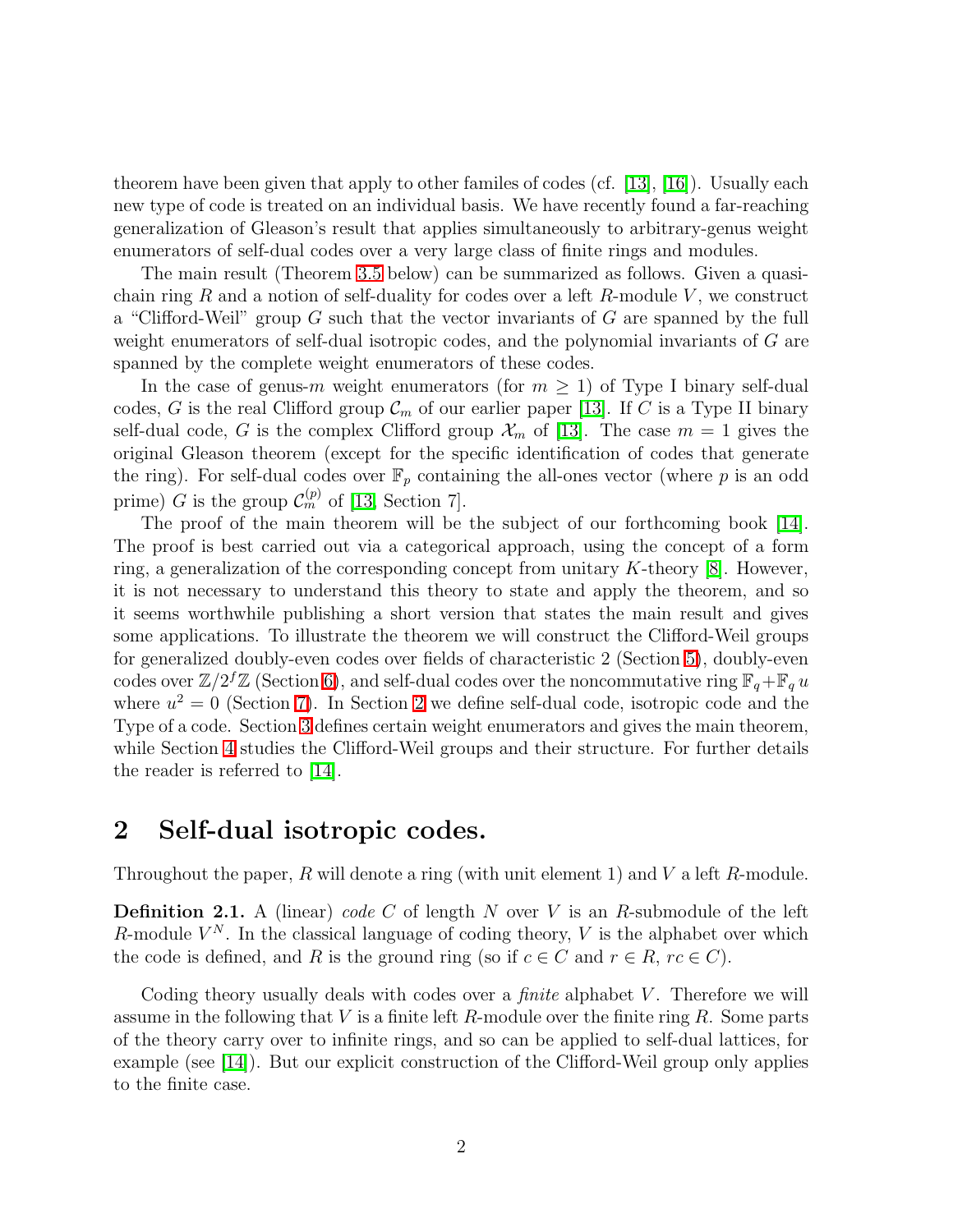To express self-duality, we need a nonsingular bilinear form  $\beta$  on V. Since V is finite, β can be chosen to have values in  $\mathbb{Q}/\mathbb{Z}$ . A bilinear form

$$
\beta \in \text{Bil}(V, \mathbb{Q}/\mathbb{Z}) := \{ \beta : V \times V \to \mathbb{Q}/\mathbb{Z} \mid \beta \text{ is } \mathbb{Z}\text{-bilinear } \}
$$

is nonsingular if  $v \mapsto \beta(v, \cdot)$  is an isomorphism of the abelian groups V and  $V^* =$ Hom( $V, \mathbb{Q}/\mathbb{Z}$ ). The following definition is then the natural generalization of the usual notion of dual code (cf. [\[11\]](#page-16-4)).

**Definition 2.2.** Let  $C \leq V^N$  be a code and  $\beta \in \text{Bil}(V, \mathbb{Q}/\mathbb{Z})$  a nonsingular bilinear form. The *dual code* (with respect to  $\beta$ ) is

$$
C^{\perp} := \{x = (x_1, \ldots, x_N) \in V^N \mid \sum_{i=1}^N \beta(x_i, c_i) = 0 \text{ for all } c = (c_1, \ldots, c_N) \in C\}.
$$

C is called *self-dual* (with respect to  $\beta$ ) if  $C = C^{\perp}$ .

To express certain additional constraints on the code (that weights are divisible by 4 for binary codes, or that the code contains the all-ones vector  $\mathbf{1} = (1, \ldots, 1)$ , etc.) we use quadratic mappings, which we define to be sums of quadratic forms and linear forms on V, with values in  $\mathbb{Q}/\mathbb{Z}$ :

**Definition 2.3.** Let  $\text{Quad}_0(V, \mathbb{Q}/\mathbb{Z}) := \{ \phi : V \to \mathbb{Q}/\mathbb{Z} \mid \phi(0) = 0 \text{ and }$ 

$$
\phi(x + y + z) - \phi(x + y) - \phi(x + z) - \phi(y + z) + \phi(x) + \phi(y) + \phi(z) = 0
$$

Let  $\Phi \subset \text{Quad}_0(V, \mathbb{Q}/\mathbb{Z})$  and let  $C \leq V^N$  be a code. Then C is called *isotropic* (with respect to  $\Phi$ ) if  $\phi(c) := \sum_{i=1}^{N} \phi(c_i) = 0$  for all  $c \in C$  and  $\phi \in \Phi$ .

Remarks*.* Let V be a left R-module. Then

(a) Bil(V,  $\mathbb{Q}/\mathbb{Z}$ ) is a right  $(R \otimes R)$ -module via  $\beta(r \otimes s)(v, w) = \beta(rv, sw)$  for all  $\beta \in \text{Bil}(V, \mathbb{Q}/\mathbb{Z}), v, w \in V, r, s \in R.$ 

(b) Bil(V,  $\mathbb{Q}/\mathbb{Z}$ ) has a natural involution  $\tau$  defined by  $(\beta^{\tau})(v, w) := \beta(w, v)$  for all  $\beta \in \text{Bil}(V, \mathbb{Q}/\mathbb{Z}), v, w \in V.$ 

(c) For  $r \in R$  define  $[r] \in \text{End}(Quad_0(V, \mathbb{Q}/\mathbb{Z}))$  by  $(\phi[r])(v) = \phi(rv)$  for  $\phi \in$ Quad<sub>0</sub> $(V, \mathbb{Q}/\mathbb{Z})$ ,  $v \in V$ . This "action" satisfies  $[rs] = [r][s]$  and

$$
[r + s + t] - [r + s] - [r + t] - [s + t] + [r] + [s] + [t] = 0,
$$

for all  $r, s, t \in R$ . We describe this situation by saying that we have made the group  $\mathrm{Quad}_0(V, \mathbb{Q}/\mathbb{Z})$  into an *R*-qmodule.

(d) The mapping  $[-1]$  is an involution on  $\text{Quad}_0(V, \mathbb{Q}/\mathbb{Z})$ .

(e) There is a mapping  ${\mathbb G}$ : Bil $(V, {\mathbb Q}/{\mathbb Z}) \to {\rm Quad}_0(V, {\mathbb Q}/{\mathbb Z})$  defined by  ${\{\beta\}}(v) :=$  $\beta(v, v)$  for all  $\beta \in \text{Bil}(V, \mathbb{Q}/\mathbb{Z}), v \in V$ .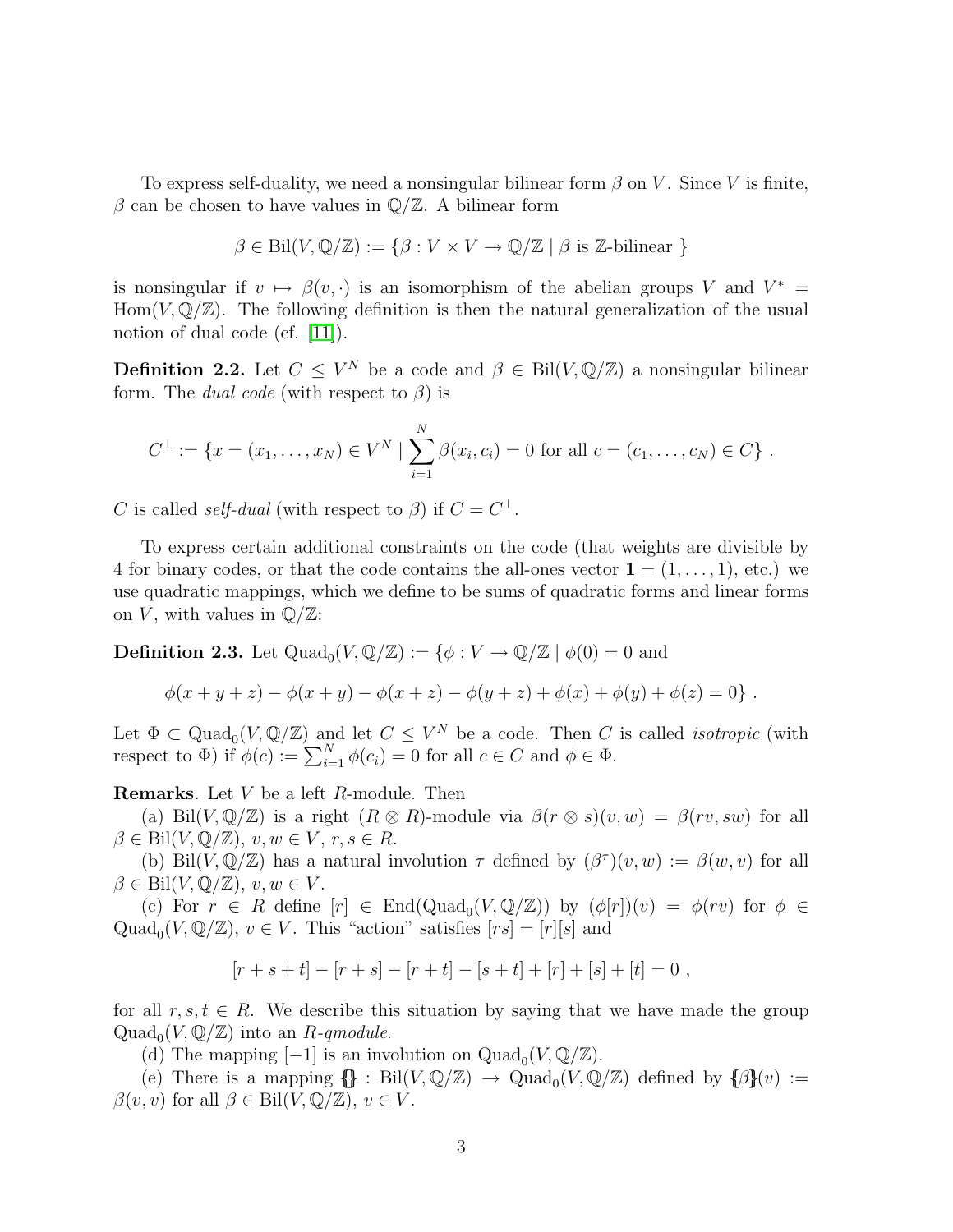(f) There is a mapping  $\lambda: \text{Quad}_0(V, \mathbb{Q}/\mathbb{Z}) \to \text{Bil}(V, \mathbb{Q}/\mathbb{Z})$  defined by  $(\lambda(\phi))(v, w) :=$  $\phi(v+w) - \phi(v) - \phi(w)$  for all  $\phi \in \text{Quad}_0(V, \mathbb{Q}/\mathbb{Z}), v, w \in V$ .

(g) Both mappings  $\lambda$  and  $\{\}\$ are R-qmodule homomorphisms, where Bil $(V, \mathbb{Q}/\mathbb{Z})$  is regarded as an R-qmodule via  $\beta[r](v, w) := \beta(rv, rw)$  for all  $\beta \in \text{Bil}(V, \mathbb{Q}/\mathbb{Z}), v, w \in V$ ,  $r \in R$ .

(h) For all  $\beta \in \text{Bil}(V, \mathbb{Q}/\mathbb{Z})$  and  $\phi \in \text{Quad}_0(V, \mathbb{Q}/\mathbb{Z})$  we have

$$
\{\beta^{\tau}\} = \{\beta\},
$$

$$
\lambda(\phi)^{\tau} = \lambda(\phi),
$$

$$
\lambda(\{\beta\}) = \beta + \beta^{\tau},
$$

$$
\phi[r+s] - \phi[r] - \phi[s] = \{\lambda(\phi)(r \otimes s)\}.
$$

(i) For all  $\beta \in \text{Bil}(V, \mathbb{Q}/\mathbb{Z})$  and  $\phi \in \text{Quad}_0(V, \mathbb{Q}/\mathbb{Z})$  we have

$$
\lambda(\lbrace \lambda(\phi) \rbrace) = 2\lambda(\phi) \text{ and } \lbrace \lambda(\lbrace \beta \rbrace) \rbrace = 2\lbrace \beta \rbrace.
$$

We call  $\beta \in \text{Bil}(V, \mathbb{Q}/\mathbb{Z})$  *admissible* if  $\beta$  is nonsingular and the  $(1 \otimes R)$ -submodule of  $\text{Bil}(V, \mathbb{Q}/\mathbb{Z})$  given by

 $M := \beta(1 \otimes R) = \{\beta_r \mid r \in R\},\$  where  $\beta(1 \otimes r) = \beta_r$  is defined by  $\beta_r(v, w) = \beta(v, rw)$ ,

is closed under  $\tau$  and isomorphic to R, i.e. if

 $\psi: r \mapsto \beta_r$ 

defines an isomorphism of right R-modules  $\psi : R_R \to M_{1 \otimes R}$ .

Note that any admissible  $\beta$  defines an anti-automorphism  $J$  of  $R$  by  $r \mapsto r^J$ , where

$$
\beta(rv, w) = \beta(v, r^J w) \text{ for all } v, w \in V.
$$

Let  $\epsilon \in R$  be defined by  $\beta(v, w) = \beta(w, \epsilon v)$  for all  $v, w \in V$ . Then  $\epsilon^J r^{(J^2)} \epsilon = r$  for all  $r \in R$ . In particular  $\epsilon^{J} \epsilon = 1$  and since R is finite,  $\epsilon$  is a unit.

**Definition 2.4.** The quadruple  $\rho := (R, V, \beta, \Phi)$  is called a *(finite representation of a) form ring* if R is a finite ring, V is a finite left R-module,  $\beta \in \text{Bil}(V, \mathbb Q/\mathbb Z)$  is an admissible bilinear form, and  $\Phi \le \text{Quad}_0(V, \mathbb{Q}/\mathbb{Z})$  is a sub-R-qmodule such that  $\{M\} \le \Phi$  and  $\lambda(\Phi) \leq M$ , where  $M := \beta(1 \otimes R)$ . Then if  $C \leq V^N$  for some integer  $N \geq 1$  is self-dual with respect to  $\beta$  and isotropic with respect to  $\Phi$ , C is called a (self-dual isotropic) *code of Type* ρ.

Remarks*.* (a) The definition of Type given in [\[14\]](#page-16-2) uses a more abstract definition of a form ring. For our purposes here it is enough to work with the above concrete realization.

(b) The definition of Type given above (and the still more general version given in [\[14\]](#page-16-2)), are far-reaching generalizations of the notion of Type used in [\[11\]](#page-16-4), [\[16\]](#page-17-0).

(c) The usual notion of form ring [\[8\]](#page-16-3) corresponds directly to the case when  $\lambda$  is injective; it is also closely connected to the dual case when {{}} is surjective.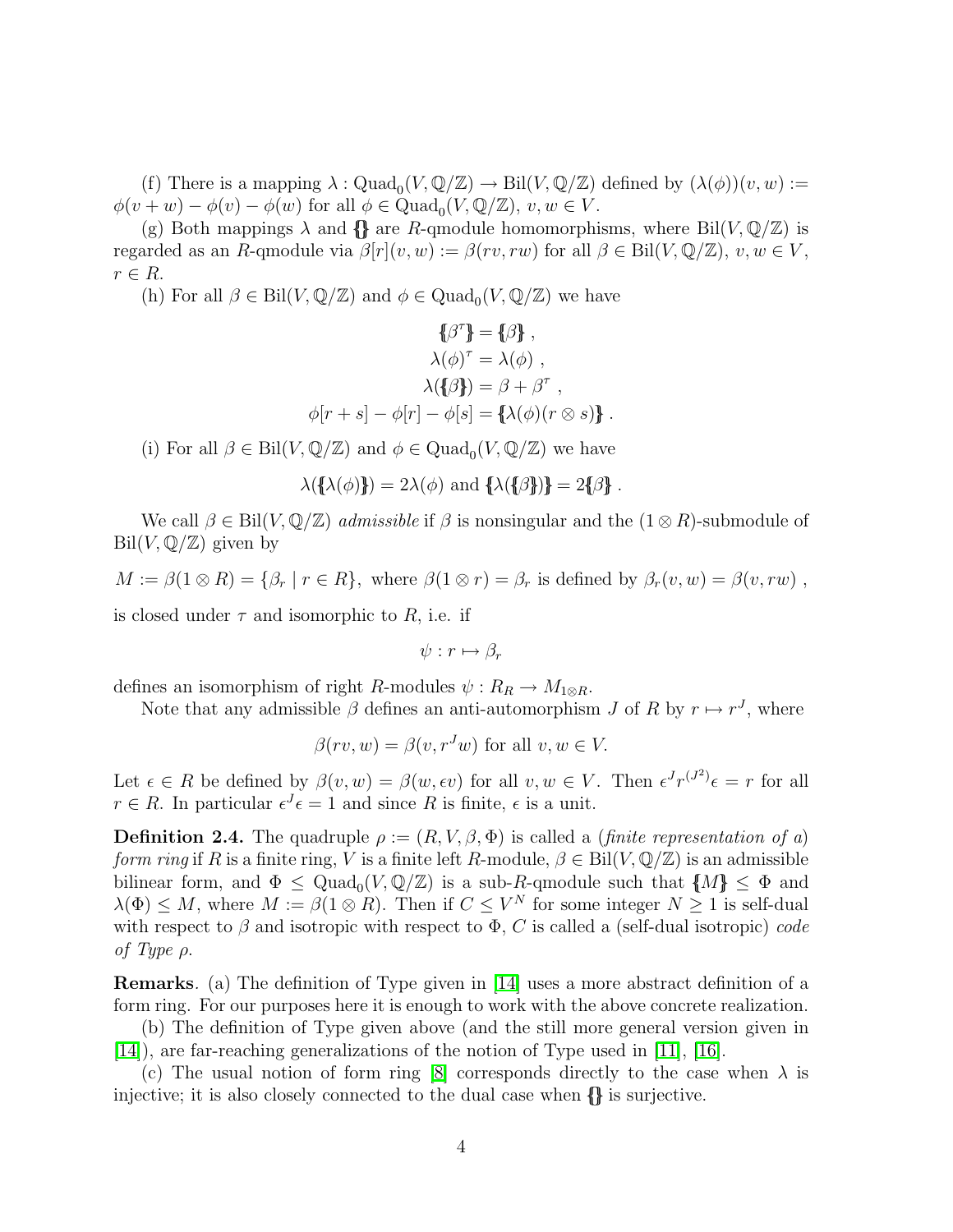#### <span id="page-4-0"></span>3 Weight enumerators and Clifford-Weil groups.

There are many kinds of weight enumerators of codes (see e.g. [\[16\]](#page-17-0)). We introduce here only the complete weight enumerator, although analogues of our main theorem hold for full weight enumerators and other appropriate symmetrizations of the full weight enumerator.

**Definition 3.1.** Let  $C \leq V^N$  be a code. The *complete weight enumerator* of C is  $cwe(C) := \sum_{c \in C} \prod_{i=1}^{N} x_{c_i} \in \mathbb{C}[x_v \mid v \in V].$ The *genus-*m *complete weight enumerator* of C is

$$
cwe_m(C) := \sum_{(c^{(1)}, \dots, c^{(m)}) \in C^m} \prod_{i=1}^N x_{(c_i^{(1)}, \dots, c_i^{(m)})} \in \mathbb{C}[x_v \mid v \in V^m].
$$

<span id="page-4-1"></span>**Remark 3.2.** The genus-m complete weight enumerator of  $C$  can be obtained from the complete weight enumerator of  $C(m) := C \otimes R^m \leq V^N \otimes R^m \cong V^{mN}$ . For if we identify  $V^{mN}$  with  $(V^m)^N$  and consider  $C(m)$  as a code in  $(V^m)^N$ , then  $cwem(C) = cwe(C(m))$ .

Note that  $C(m)$  is a code for which the ground ring is  $\text{Mat}_m(R)$ , the ring of  $m \times m$ matrices with entries in  $R$ . This is one of the main reasons why we allow noncommutative ground rings: even when we consider genus- $m$  weight enumerators for classical binary codes,  $\text{Mat}_m(\mathbb{F}_2)$  arises naturally as the ground ring.

Let  $\rho = (R, V, \beta, \Phi)$  be a form ring. Let  $C \leq V^N$  be a self-dual isotropic code of Type  $ρ$ . Then the complete weight enumerator cwe(C) is invariant under the substitutions

$$
\rho(r) : x_v \mapsto x_{rv} , \text{ for all } r \in R^* \qquad \text{(since } C \text{ is a code)} ,
$$

 $\rho(\phi) : x_\eta \mapsto \exp(2\pi i \phi(v))x_\eta$ , for all  $\phi \in \Phi$  (since C is isotropic),

as well as the MacWilliams transformation (cf. [\[11\]](#page-16-4), [\[16\]](#page-17-0)):

$$
h: x_v \mapsto \sqrt{|V|}^{-1} \sum_{w \in V} \exp(2\pi i \beta(w, v)) x_w \qquad \text{(since } C = C^{\perp}\text{)}.
$$

Subsidiary transformations can be derived from h. If  $R = \mathbb{Z}/6\mathbb{Z}$ , for example, we also obtain the MacWilliams transformations modulo 2 and modulo 3. For general rings R, one can similarly construct further MacWilliams transformations using symmetric idempotents, as we now demonstrate.

**Example 3.3.** Let  $V' = \iota R$  for some idempotent  $\iota \in R$ . Then V' admits a nonsingular J-Hermitian form if and only if there is an isomorphism of right R-modules

$$
\kappa : \iota R \cong \iota^J R \;,
$$

in which case we say that the idempotent is *symmetric*. Note that any such isomorphism  $\kappa$  has the form

$$
\kappa(\iota x) = v_{\iota} x, \ \kappa^{-1}(\iota^J x) = u_{\iota} x,
$$

where  $u_{\iota} \in \iota R \iota^{J}$  and  $v_{\iota} \in \iota^{J} R \iota$  satisfy  $u_{\iota} v_{\iota} = \iota, v_{\iota} u_{\iota} = \iota^{J}$ .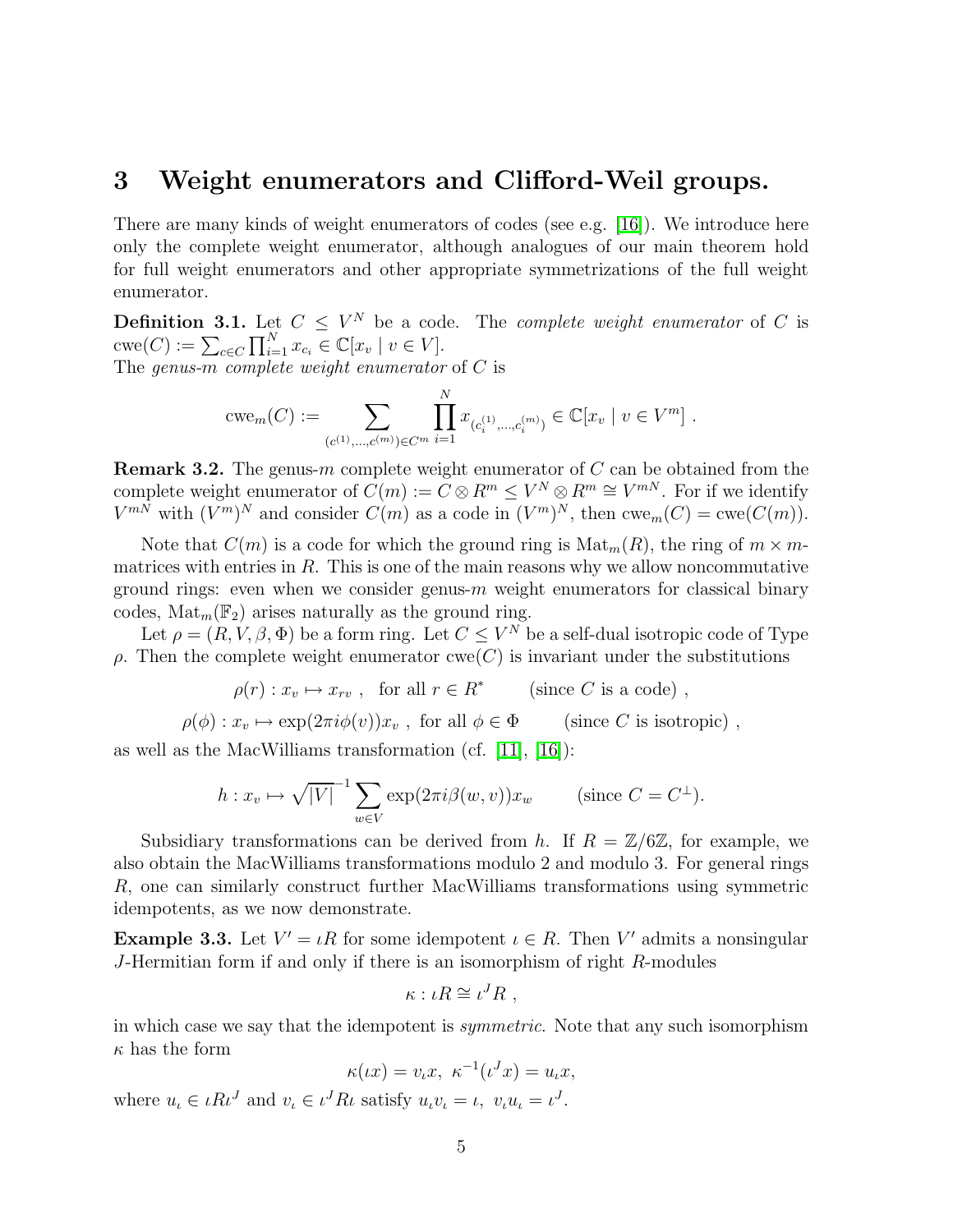If  $\iota = u_{\iota}v_{\iota}$  is a symmetric idempotent in R, then

$$
h_{\iota,v_{\iota}}: x_{v} \mapsto \sqrt{|\iota V|}^{-1} \sum_{w \in \iota V} \exp(2\pi i \beta(w, v_{\iota}v)) x_{w+(1-\iota)v}
$$

is the partial MacWilliams transformation corresponding to  $\iota V$ .

**Definition 3.4.** Let  $\rho = (R, V, \beta, \Phi)$  be a form ring. Then the associated *Clifford-Weil group* is

 $\mathcal{C}(\rho) := \langle \rho(r), \rho(\phi), h_{\iota,v_{\iota}} \mid r \in R^*, \phi \in \Phi, \iota \text{ symmetric idempotent in } R \rangle,$ 

a subgroup of  $GL_{|V|}(\mathbb{C})$ .

The above discussion shows that the complete weight enumerator of a self-dual isotropic code of Type  $\rho$  is invariant under the action of the group  $\mathcal{C}(\rho)$ . If G is any subgroup of  $GL_n(\mathbb{C})$  we let

$$
\text{Inv}(G) := \{ p \in \mathbb{C}[x_1, \dots, x_n] \mid p(gX) = p(X) \text{ for all } g \in G \}
$$

denote the invariant ring of G.

Now we can state our main theorem, part (i) of which is clear from the above considerations and the MacWilliams identities. We cannot at present prove part (ii) for arbitrary finite rings, but need to make some additional assumptions, for example that R is a *chain ring* (i.e. the left ideals in R are linearly ordered by inclusion) or, more generally, a *quasi-chain ring*, by which we mean a direct product of matrix rings over chain rings.

<span id="page-5-0"></span>**Theorem 3.5.** Let  $\rho = (R, V, \beta, \Phi)$  be a form ring.

- *(i)* If  $C \leq V^N$  *is a self-dual isotropic code then*  $\text{cwe}(C) \in \text{Inv}(\mathcal{C}(\rho)).$
- *(ii)* If R *is a finite quasi-chain ring then*  $Inv(\mathcal{C}(\rho))$  *is spanned by complete weight enumerators of self-dual isotropic codes of Type* ρ*:*

$$
Inv(\mathcal{C}(\rho)) = \langle cwe(C) | C \ \text{self-dual, isotropic code in } V^N, N \ge 1 \rangle.
$$

To deal with higher-genus weight enumerators we introduce the *associated Clifford-Weil group*  $\mathcal{C}_m(\rho) := \mathcal{C}(\rho \otimes R^m)$  *of genus m.* By Remark [3.2](#page-4-1) the invariant ring of  $\mathcal{C}_m(\rho)$ is spanned by the genus-m weight enumerators of self-dual codes of Type  $\rho$ .

Let  $\rho := (R, V, \beta, \Phi)$  be a form ring. By Morita theory (see [\[14\]](#page-16-2)), this corresponds to a unique form ring

$$
\mathrm{Mat}_m(\rho) = \rho \otimes R^m := (\mathrm{Mat}_m(R), V \otimes R^m, \beta^{(m)}, \Phi_m) ,
$$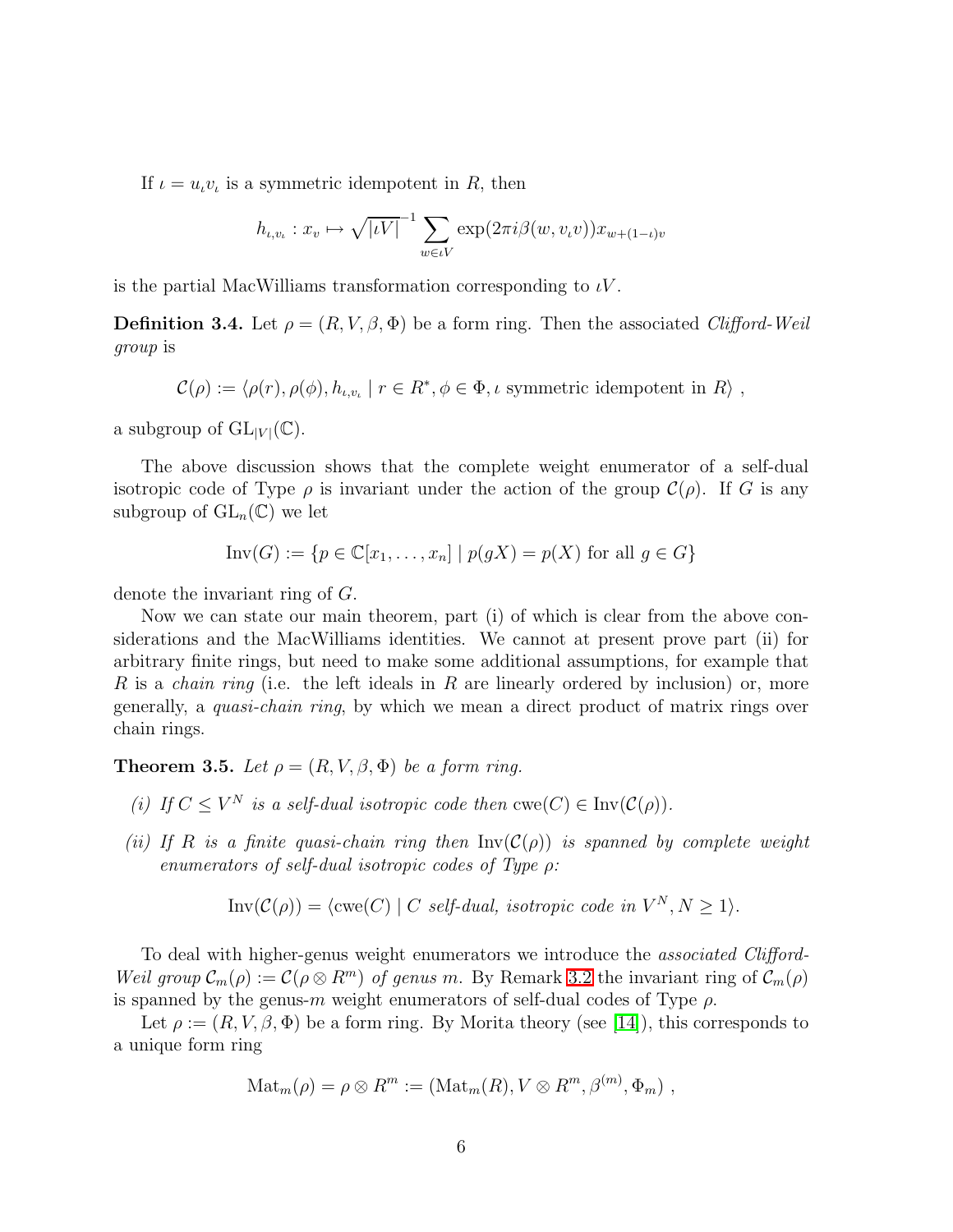which we call a *matrix ring for the form ring*  $\rho$ . Here  $\beta^{(m)}$  is the bilinear form on  $V^m = V \otimes R^m$  (admissible for  $\text{Mat}_m(R)$ ) defined by

$$
\beta^{(m)}((v_1,\ldots,v_m),(w_1,\ldots,w_m))=\sum_{i=1}^m\beta(v_i,w_i).
$$

 $\beta^{(m)}$  generates the  $\text{Mat}_m(R)$ -module  $M_m := \beta^{(m)}(1 \otimes \text{Mat}_m(R))$ , and

$$
\Phi_m = \left\{ \left( \begin{array}{cccc} \phi_1 & m_{12} & \dots & m_{1m} \\ \vdots & \vdots & \vdots \\ & \ddots & \vdots \\ & & \ddots & m_{m-1,m} \\ & & & \phi_m \end{array} \right) \mid \phi_1, \dots, \phi_m \in \Phi, m_{ij} \in M \right\}
$$

is a set of upper triangular matrices, where

$$
\begin{pmatrix}\n\phi_1 & m_{12} & \dots & m_{1m} \\
\vdots & \vdots & \vdots \\
m_{m-1,m} & \phi_m\n\end{pmatrix} (v_1, \dots, v_m) = \sum_{i=1}^m \phi_i(v_i) + \sum_{i < j} m_{ij}(v_i, v_j).
$$

One easily sees that  $\Phi_m$  is a sub-Mat<sub>m</sub> $(R)$ -qmodule of Quad<sub>0</sub> $(V \otimes R^m)$ . The involution  $J_m$  on  $\text{Mat}_m(R)$  acts as componentwise application of J followed by transposition. The unit  $\epsilon_m \in \text{Mat}_m(R)$  is the scalar matrix  $\epsilon I_m$ .

#### <span id="page-6-0"></span>4 The structure of the Clifford-Weil groups.

The group  $\mathcal{C}(\rho)$  is a projective representation of a so-called *hyperbolic co-unitary group*  $U(R, \Phi)$ , which we will define in terms of R, the involution J and the R-qmodule  $\Phi$ .  $\mathcal{U}(R,\Phi)$  is an extension of the linear R-module ker( $\lambda$ )  $\oplus$  ker( $\lambda$ ) by a certain group G of  $2 \times 2$  matrices over the ring R. This is one of two possible extensions of the unitary K-theoretic notion of "hyperbolic unitary group" [\[8\]](#page-16-3) that applies to our generalized definition of form ring.

Let  $\rho := (R, V, \beta, \Phi)$  be a form ring and let  $M := \beta(1 \otimes R)$ . Then, using the above construction of the  $2 \times 2$ -matrix ring for a form ring,  $\Phi_2$  is a Mat<sub>2</sub>(R) sub-qmodule of Quad<sub>0</sub>( $V \otimes R^2$ ). In particular,  $\Phi_2$  is a module for the unit group  $GL_2(R)$  of  $Mat_2(R)$ , and we can form the semi-direct product  $GL_2(R) \ltimes \Phi_2$  of which  $\mathcal{U}(R, \Phi)$  will be a subgroup. Applying  $\lambda$  and  $\psi$  componentwise, we get mappings  $\lambda_2 : \Phi_2 \to Mat_2(M)$  defined by  $\lambda_2($  $\left(\begin{array}{cc} \phi_1 & m \end{array}\right)$  $\phi_2$  $\bigg) := \begin{pmatrix} \lambda(\phi_1) & m \\ m^{\tau} & \lambda(\phi) \end{pmatrix}$  $m^{\tau}$   $\lambda(\phi_2)$  $\setminus$ and  $\psi_2$ : Mat<sub>2</sub> $(R) \rightarrow$  Mat<sub>2</sub> $(M)$ . Then  $\mathcal{U}(R,\Phi) =$ {(  $\left(\begin{array}{cc} a & b \\ c & d \end{array}\right),$  $\left( \phi_1 \right)$  $\phi_2$  $\Big)$ )  $\in$  GL<sub>2</sub>(*R*)  $\ltimes$   $\Phi$ <sub>2</sub>  $\Big| \psi_2$ ( $\begin{pmatrix} c^J a & c^J b \\ d^J a - 1 & d^J b \end{pmatrix}$  $d^J a - 1 \quad d^J b$  $\setminus$  $)=\lambda _{2}(% \overline{a},\overline{b})$  $\left( \begin{array}{cc} \phi_1 & m \end{array} \right)$  $m^{\tau}$   $\phi_2$  $\setminus$ )}.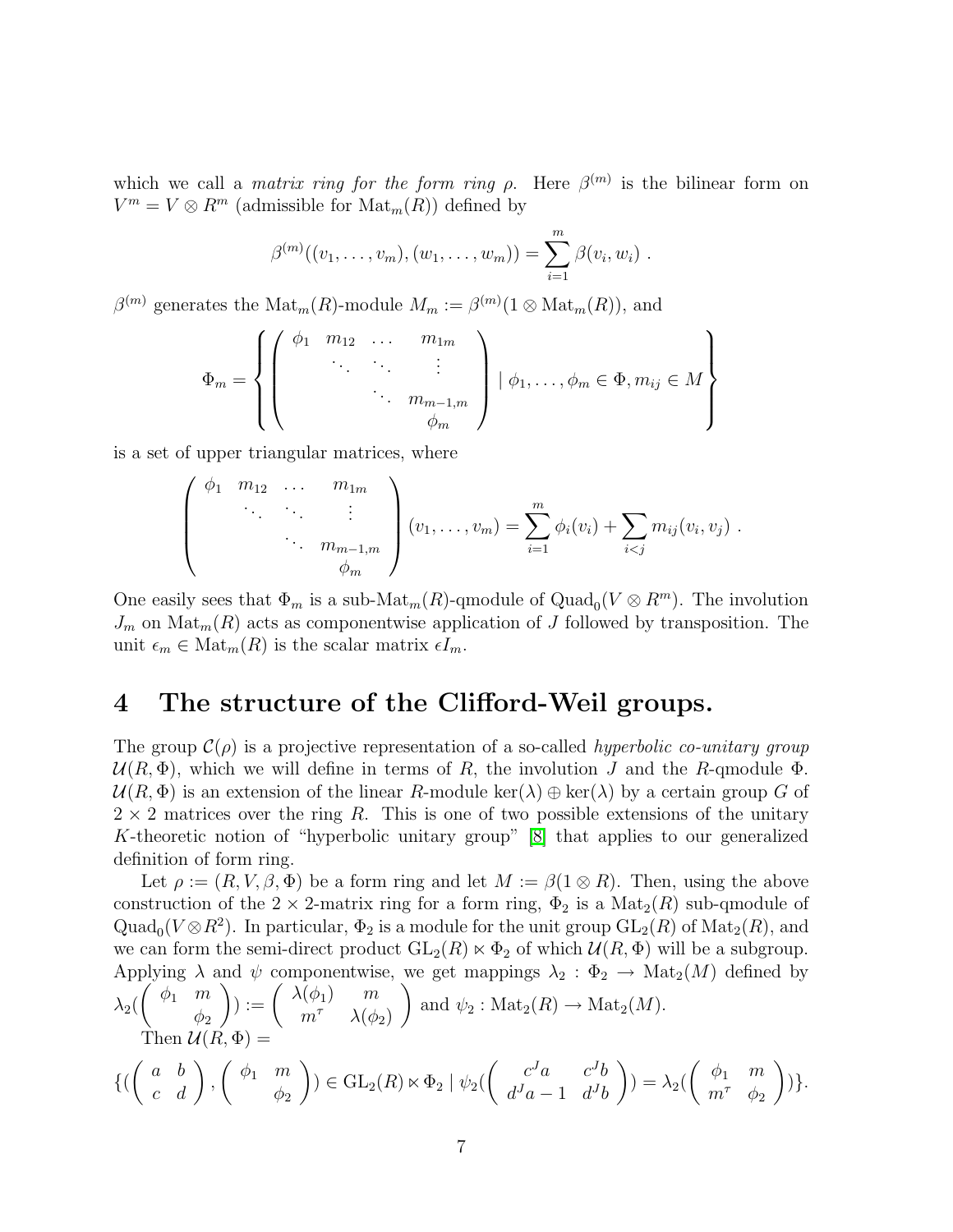**Remark**. To describe the isomorphism type of  $\mathcal{U}(R, \Phi)$ , note that the projection

$$
\pi: \mathcal{U}(R, \Phi) \to \mathrm{GL}_2(R), \ (u, \phi) \mapsto u ,
$$

defines a group homomorphism. The kernel of  $\pi$  is the set of all  $(1, \phi) \in \mathcal{U}(R, \Phi)$ , i.e.

$$
\ker(\pi) = \{ (1, \begin{pmatrix} \phi_1 & 0 \\ & \phi_2 \end{pmatrix}) \mid \phi_1, \phi_2 \in \Phi, \ \lambda(\phi_1) = \lambda(\phi_2) = 0 \},
$$

which is naturally isomorphic to  $\ker(\lambda) \times \ker(\lambda)$ . The image of  $\pi$  is

$$
\left\{ \begin{pmatrix} a & b \\ c & d \end{pmatrix} \in \text{Mat}_2(R) \mid \begin{pmatrix} a^J & c^J \\ b^J & d^J \end{pmatrix} \begin{pmatrix} 0 & 0 \\ 1 & 0 \end{pmatrix} \begin{pmatrix} a & b \\ c & d \end{pmatrix} - \begin{pmatrix} 0 & 0 \\ 1 & 0 \end{pmatrix} \in \psi_2^{-1}(\lambda_2(\Phi_2)) \right\}.
$$

In many important examples it is easy to describe the image of  $\psi_2^{-1} \circ \lambda_2$  (for example, this may consist of all symmetric, skew-symmetric or hermitian elements) and so leads to an isomorphism of  $\mathcal{U}(R,\Phi)/\ker(\pi)$  with (a subgroup of) a classical group.

**Example 4.1.** Let R be one of the finite simple rings with involution shown in the following table, where  $\text{Mat}_n(\mathbb{F}_q)$  denotes the ring of  $n \times n$  matrices over the field  $\mathbb{F}_q$ , with transposition denoted by t. Then for an appropriate center  $Z$ ,

$$
\mathcal{C}(\rho) = Z \cdot \mathcal{U}(R, \Phi) = Z \cdot (\ker(\lambda) \oplus \ker(\lambda)) \cdot \mathcal{G}(R, \Phi) ,
$$

where  $\mathcal{G}(R, \Phi)$  is the classical group shown in the last column:

| R.                                                                             |                                                       | $\epsilon$ | $\mathcal{G}(R,\Phi)$                  |
|--------------------------------------------------------------------------------|-------------------------------------------------------|------------|----------------------------------------|
| $\operatorname{Mat}_n(\mathbb{F}_q) \oplus \operatorname{Mat}_n(\mathbb{F}_q)$ | $(r, s)^J = (s^{\rm t}, r^{\rm t})$                   |            | $\mathrm{GL}_{2n}(\mathbb{F}_q)$       |
| $\mathrm{Mat}_n(\mathbb{F}_{q^2})$                                             | $r^{J} = (r^{q})^{\rm t}$                             | 1          | $U_{2n}(\mathbb{F}_{q^2})$             |
| $\text{Mat}_n(\mathbb{F}_q)$ , $q = p^m$ , $p > 2$                             | $r^J = r^{\mathrm{t}}$                                | 1          | $\operatorname{Sp}_{2n}(\mathbb{F}_q)$ |
| $\text{Mat}_n(\mathbb{F}_q)$ , $q = p^m$ , $p > 2$                             | $r^J=r^t$                                             | $-1$       | $O_{2n}^+(\mathbb{F}_q)$               |
| $\text{Mat}_n(\mathbb{F}_q)$ , $q=p^m$ , $p=2$                                 | $\psi^{-1}(\lambda(\Phi)) = \{r \in R \mid r^J = r\}$ |            | $\operatorname{Sp}_{2n}(\mathbb{F}_q)$ |
| $\text{Mat}_n(\mathbb{F}_q)$ , $q=p^m$ , $p=2$                                 | $\psi^{-1}(\lambda(\Phi)) = \{0\}$                    |            | $O_{2n}^+(\mathbb{F}_q)$               |

Recall that a ring R is semiperfect (cf. [\[10,](#page-16-5) page 346]) if  $R/\text{rad } R$  is semisimple and idempotents of  $R/\text{rad } R$  lift to idempotents of  $R$ ; in particular, all finite rings are semiperfect. One can show the following: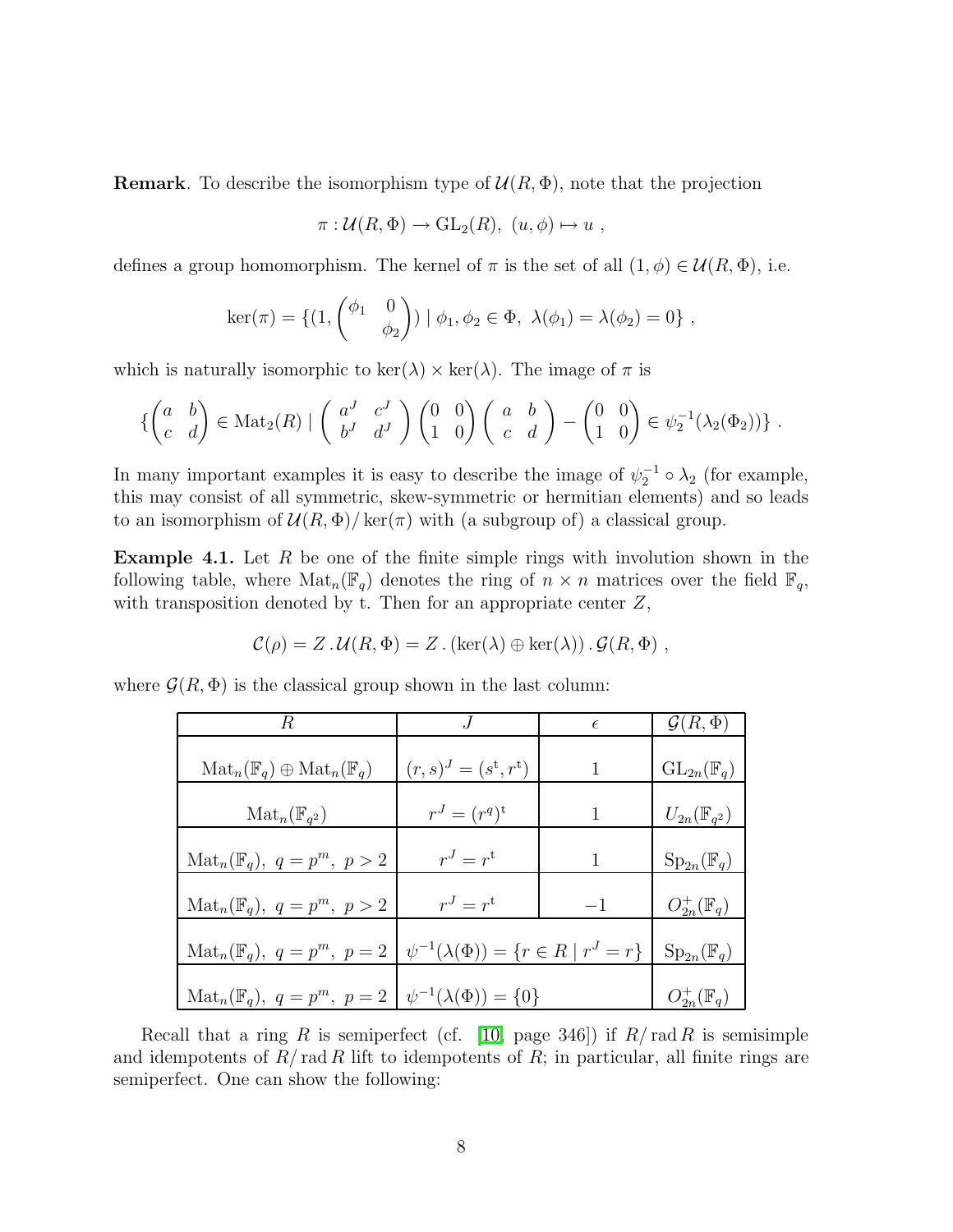Theorem 4.2. *(See [\[14\]](#page-16-2).) If* R *is semiperfect, then the hyperbolic co-unitary group*  $U(R, \Phi)$  *is generated by the following elements:* 

$$
d(u, \phi) := \begin{pmatrix} u^{-J} & u^{-J} \psi^{-1}(\lambda(\phi)) \\ 0 & u \end{pmatrix}, \begin{pmatrix} 0 & 0 \\ \phi \end{pmatrix} \begin{pmatrix} 0 & 0 \\ 0 & 0 \end{pmatrix}
$$

*for all*  $u \in R^*$ *,*  $\phi \in \Phi$ *, and* 

$$
H_{\iota, u_{\iota}, v_{\iota}} := (\begin{pmatrix} 1 - \iota^J & v_{\iota} \\ -\epsilon^{-1} u_{\iota}^J & 1 - \iota \end{pmatrix}, \begin{pmatrix} 0 & \psi(-\epsilon \iota) \\ 0 & 0 \end{pmatrix})
$$

*for all symmetric idempotents*  $\iota \in R$ *.* 

Then the projective representation  $\mathcal{U}(R,\Phi) \to \mathcal{C}(\rho)$  is defined by

$$
d(u, \phi) \mapsto \rho(u)\rho(\phi)
$$

and

$$
H_{\iota, u_{\iota}, v_{\iota}} \mapsto h_{\iota, v_{\iota}}.
$$

Hence  $\mathcal{C}(\rho)$  is an extension

$$
1 \to Z \to \mathcal{C}(\rho) \to \mathcal{U}(R, \Phi) \to 1
$$

where  $Z$  consists of scalar matrices (since the projective representation can be seen to be irreducible). If Theorem [3.5](#page-5-0) holds for  $\rho$ , then by invariant theory  $Z \cong Z_l$  is cyclic of order l where  $l = \gcd\{N \mid \text{ there exists } C \leq V^N \text{ of Type } \rho\}$ . In fact, for arbitrary  $\rho$ (not necessarily satisfying Theorem [3.5\)](#page-5-0), one can show that

$$
|Z| = \gcd\{N \ge 1 \mid \text{there exists } C \le V^N \text{ of Type } \rho\}
$$
  
= min $\{N \ge 1 \mid \text{there exists } C \le V^N \text{ of Type } \rho\}$ .

## <span id="page-8-0"></span>5 Doubly-even euclidean self-dual codes over  $\mathbb{F}_{2^f}.$

This and the next two sections will illustrate the above theory. For further details about this first section see [\[12\]](#page-16-6). In [\[15\]](#page-16-7) Quebbemann defines the notion of an even code over the field  $k := \mathbb{F}_{2^f}$  as follows. A code  $C \leq k^N$  is called *even* if

<span id="page-8-1"></span>
$$
\sum_{i=1}^{N} c_i = 0 \text{ and } \sum_{i < j} c_i c_j = 0, \quad \text{for all } c \in C \ . \tag{5.1}
$$

It is easy to see that even codes are self-orthogonal with respect to the usual bilinear form  $\sum_{i=1}^{N} c_i c'_i$ . Moreover, identifying k with  $\mathbb{F}_2^f$  using a self-complementary (or traceorthonormal) basis, even codes remain even over  $\mathbb{F}_2$ . A self-dual even code in this sense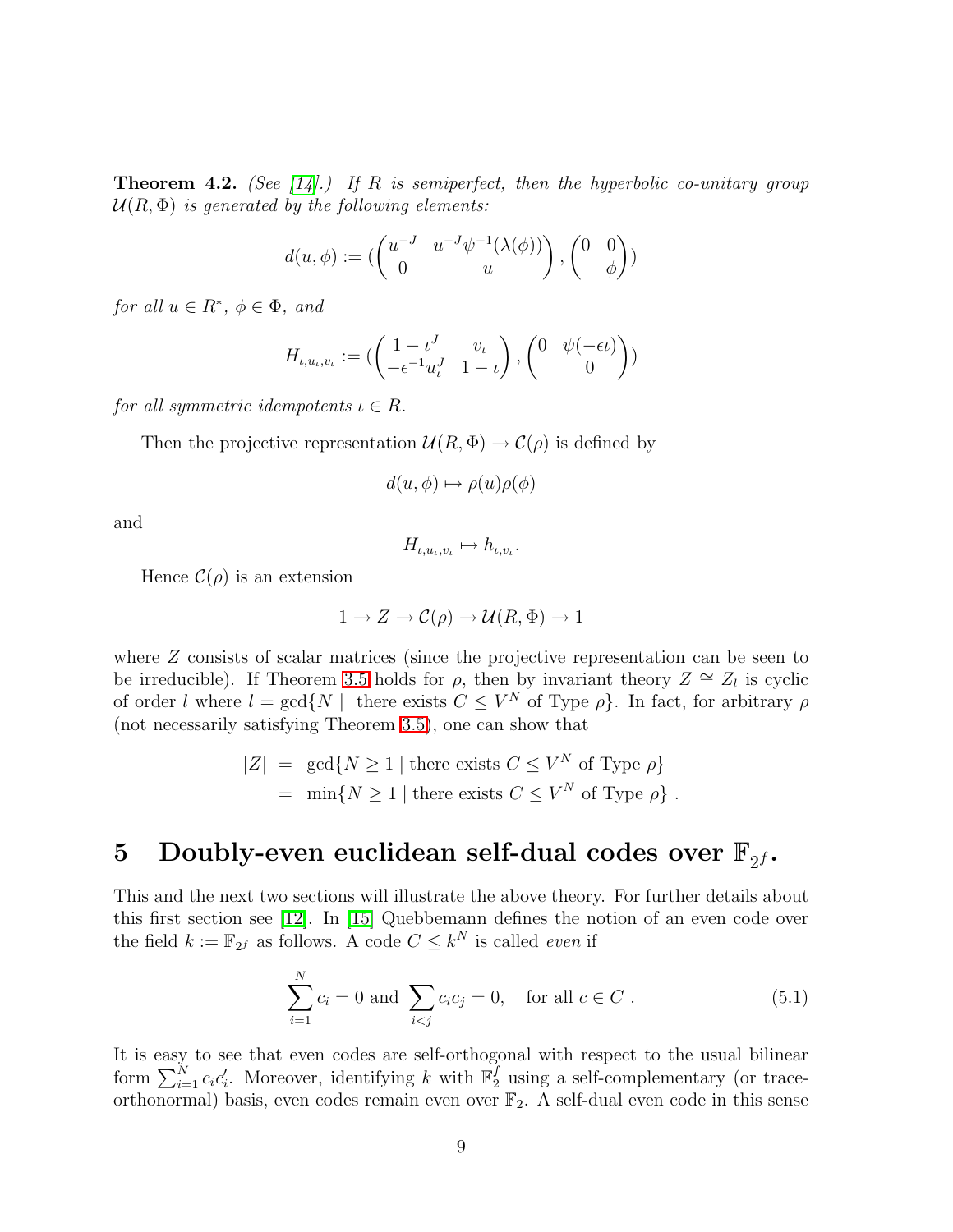is called a *generalized doubly-even self-dual code*. If  $f = 1$ , even codes are precisely the classical doubly-even (or Type II) binary codes. If  $f = 2$ , they are the Type II codes over  $\mathbb{F}_4$  considered in [\[6\]](#page-16-8).

The Type of these codes can be specified in the language of form rings as follows. Let  $R = \mathbb{F}_{2^f}$ ,  $V = R$  and  $\beta: V \times V \to \frac{1}{2}\mathbb{Z}/\mathbb{Z}$  be defined by  $\beta(x, y) := \frac{1}{2}$  tr(xy), where tr denotes the trace from  $\mathbb{F}_{2^f}$  to  $\mathbb{F}_2 \cong \mathbb{Z}/2\mathbb{Z}$ . Then  $\beta$  is admissible and  $M := \beta(1 \otimes R) =$  $\{\beta_a := \beta(1 \otimes a) \mid a \in R\}.$ 

The quadratic forms will take values modulo 4. Let  $O := \mathbb{Z}_2[\zeta_{2^f-1}]$  be the ring of integers in the unramified extension of degree f of the 2-adic numbers. Then  $R \cong O/2O$ . If  $x \in R$ ,  $x^2$  is uniquely determined modulo 4, so squares of elements of R can be considered as elements of  $O/4O$ . The usual trace Tr :  $O \rightarrow \mathbb{Z}$  maps 40 into 4 $\mathbb{Z}$ . For  $a \in R$  we define

$$
\phi_a: V \to \frac{1}{4}\mathbb{Z}/\mathbb{Z}, \ \phi_a(x) := \frac{1}{4}\operatorname{Tr}(a^2x^2) \in \operatorname{Quad}_0(V, \mathbb{Q}/\mathbb{Z}),
$$

and let  $\Phi := \{ \phi_a \mid a \in R \}$ . Then  $(R, V, \beta, \Phi)$  is a form ring.

Theorem 5.1. *Codes of Type* ρ *are exactly the generalized doubly-even self-dual codes in the sense of [\(5.1\)](#page-8-1).*

*Proof.* Let  $C \leq \mathbb{F}_{2^j}^N$  $\alpha_2^N$  be an even code in the sense of [\(5.1\)](#page-8-1). Since  $\lambda$  is surjective, it is enough to show that  $\sum_{i=1}^{N} \phi_a(c_i) = 0$  for all  $c \in C$ . Now  $\sum_{i=1}^{N} c_i = 0$ , therefore as an element of  $O/4O$  the square

<span id="page-9-0"></span>
$$
\left(\sum_{i=1}^{N} c_i\right)^2 = \sum_{i=1}^{N} c_i^2 + 2 \sum_{i < j} c_i c_j = 0 \in O/4O \tag{5.2}
$$

Since  $\sum_{i < j} c_i c_j = 0$  it follows that  $\sum_{i=1}^{N} c_i^2 = 0 \in O/4O$ .

To obtain the other inclusion, let C be a code of Type  $\rho$ . By the nondegeneracy of the trace form,  $\sum_{i=1}^{N} c_i^2 = 0$  in  $O/4O$ . Therefore by  $(5.2)$ ,  $(\sum_{i=1}^{N} c_i)^2 \equiv 0 \pmod{2O}$  and hence also  $\sum_{i=1}^{N} c_i = 0 \in \mathbb{F}_{2^f}$ . Then  $(\sum_{i=1}^{N} c_i)^2 \equiv 0 \pmod{4O}$  and  $(5.2)$  implies that  $\sum_{i < j} c_i c_j = 0.$ 

We next compute the Clifford-Weil groups of arbitrary genus for these codes.

**Theorem 5.2.** Let  $\mathcal{C}_m(\rho)$  be the Clifford-Weil group of genus m corresponding to the *form ring* ρ *above. Then*

$$
\mathcal{C}(\rho) \cong Z \cdot (k^m \oplus k^m) \cdot \mathrm{Sp}_{2m}(k) \cong Z \cdot 2^{2mf} \cdot \mathrm{Sp}_{2m}(2^f) ,
$$

*where*  $Z \cong Z_4$  *if*  $f := [k : \mathbb{F}_2]$  *is even,*  $Z \cong Z_8$  *if*  $f := [k : \mathbb{F}_2]$  *is odd.*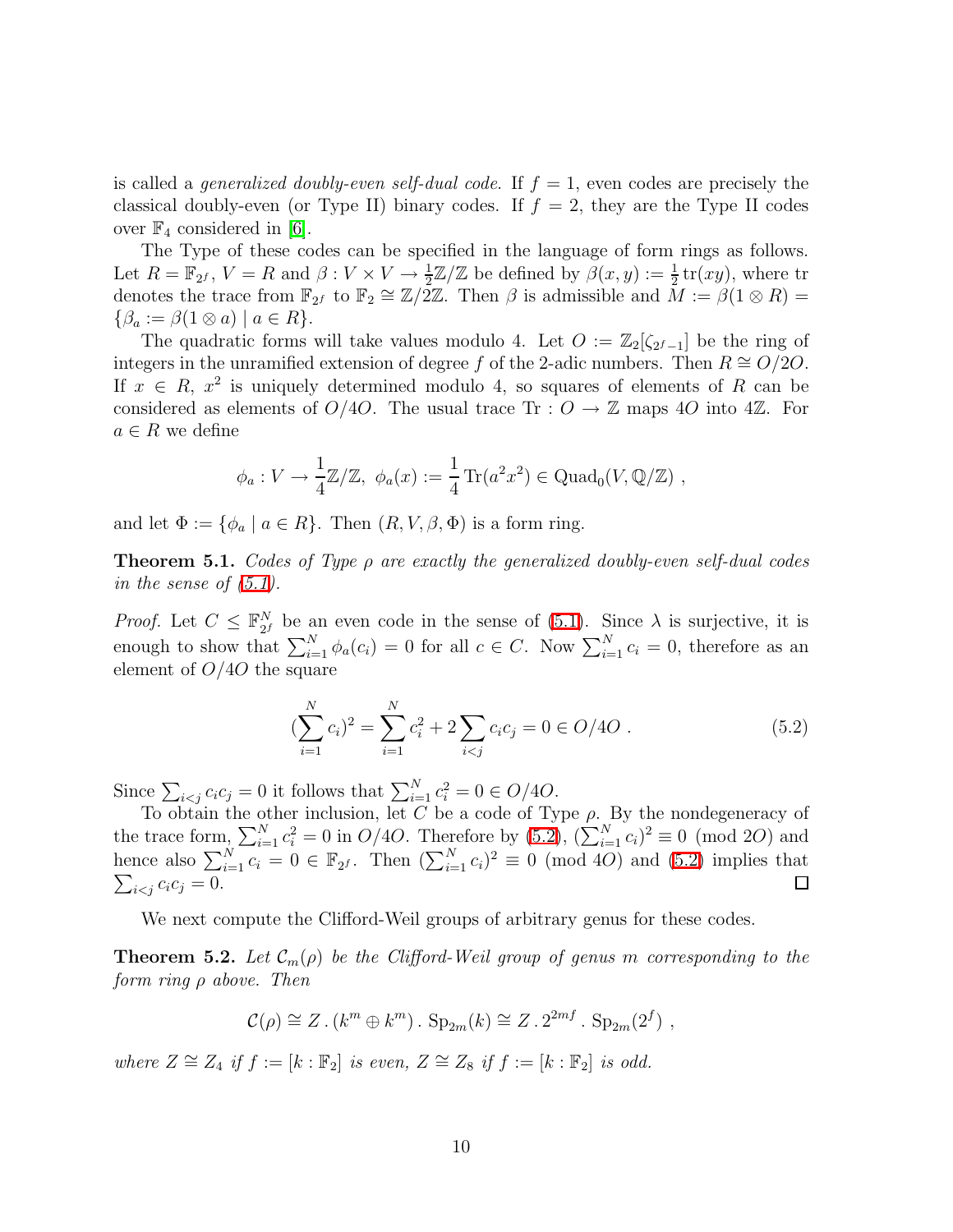*Proof.* From Section [4,](#page-6-0)  $\mathcal{C}_m(\rho)$  has an epimorphic image

$$
\mathcal{U}(\mathrm{Mat}_m(R), \Phi_m) \cong (k^m \oplus k^m). \mathrm{Sp}_{2m}(k) .
$$

The kernel Z of this epimorphism is a cyclic group consisting of scalar matrices. Since the invariant ring of  $\mathcal{C}_m(\rho)$  is spanned by weight enumerators of self-dual isotropic codes  $C$ , the order of  $Z$  is the greatest common divisor of the lengths of these self-dual isotropic codes. Since the codes are self-dual, they all contain the all-ones vector 1. This vector spans an isotropic  $k$ -space if and only if the length  $N$  of the code is divisible by 4. Therefore  $|Z|$  is divisible by 4.

First consider the case when f is even. The code  $Q_4$  with generator matrix

$$
\begin{bmatrix} 1 & 1 & 1 & 1 \ 0 & 1 & \omega & \omega^2 \end{bmatrix},
$$

where  $\omega \in \mathbb{F}_4 \setminus \mathbb{F}_2$ , is an isotropic self-dual code of length 4 over  $\mathbb{F}_4$ . Extending scalars, one gets an isotropic self-dual code  $k \otimes_{\mathbb{F}_4} Q_4$  of length 4 for all k which are of even degree over  $\mathbb{F}_2$ . Hence in this case  $Z \cong Z_4$ .

If f is odd, then any self-dual isotropic code  $C \leq k^N$  yields a doubly-even self-dual binary code  $\tilde{C} \leq \mathbb{F}_2^{fN}$  $j_2^{fN}$ . The length  $fN$  of  $\tilde{C}$  is necessarily divisible by 8. Since f is odd, this implies that N is divisible by 8 and hence in this case  $Z \cong Z_8$ .  $\Box$ 

**The case**  $k = \mathbb{F}_2$ . We obtain the classical doubly-even binary codes; the highergenus Clifford-Weil groups are the complex Clifford groups of [\[13\]](#page-16-1).

The case  $k = \mathbb{F}_4$ . Let  $k = \mathbb{F}_4 = \{0, 1, \omega, \omega^2\}$ . Then

$$
G := \mathcal{C}(\rho) \cong (Z_4 \mathbf{Y} D_8 \mathbf{Y} D_8) . \text{ Alt}_5
$$

(where  $\mathsf{Y}$  denotes a central product) is generated by

$$
\rho(\omega) = \begin{pmatrix} 1 & 0 & 0 & 0 \\ 0 & 0 & 0 & 1 \\ 0 & 1 & 0 & 0 \\ 0 & 0 & 1 & 0 \end{pmatrix}, \ h = \frac{1}{2} \begin{pmatrix} 1 & 1 & 1 & 1 \\ 1 & 1 & -1 & -1 \\ 1 & -1 & -1 & 1 \\ 1 & -1 & 1 & -1 \end{pmatrix},
$$

and  $\rho(\phi) = \text{diag}(1, -1, i, i)$ . G is a subgroup of index 2 in the complex reflection group  $G_{29}$  (No. 29 in [\[17\]](#page-17-1)). The Molien series of G (cf. [\[11\]](#page-16-4), [\[16\]](#page-17-0)) is

$$
\frac{1+t^{40}}{(1-t^4)(1-t^8)(1-t^{12})(1-t^{20})}
$$

.

Primary invariants of G (which generate the invariant ring of  $G_{29}$ ) can be taken to be the complete weight enumerators of the extended quadratic residue codes  $Q_N$  of lengths  $N = 4, 8, 12, 20$  over  $\mathbb{F}_4$ . The elements in  $G_{29} \setminus G$  act as the Frobenius automorphism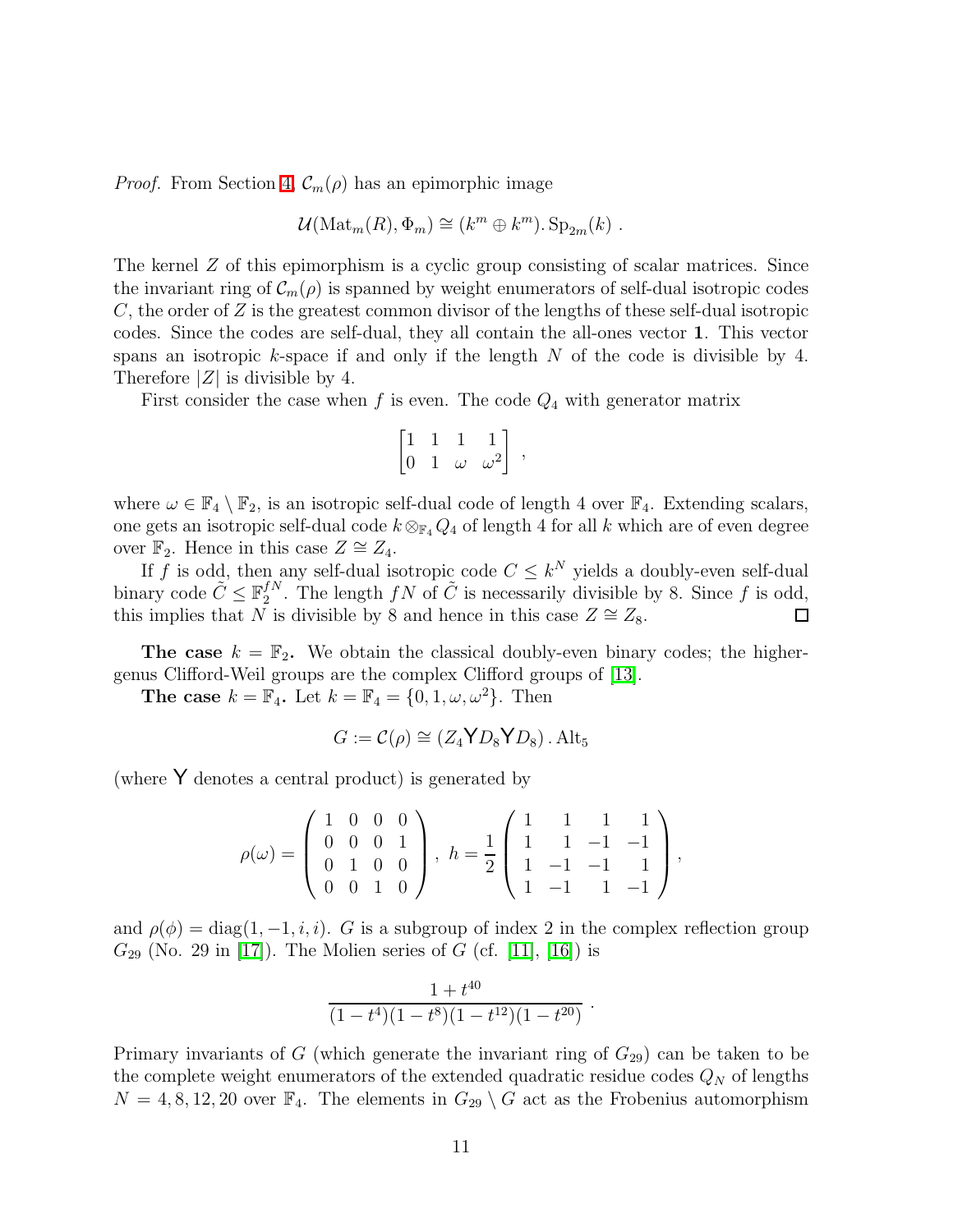$\omega \mapsto \overline{\omega}$  on the weight enumerators of these codes. A weight enumerator  $p_C$  is invariant under  $G_{29}$  if  $p_C = \overline{p_C}$ . To get the full invariant ring of G, a further code is needed, a self-dual even code  $C_{40}$  of length 40 over  $\mathbb{F}_4$ , for which the complete weight enumerator is not invariant under the Frobenius automorphism. Such a code is constructed in [\[2\]](#page-16-9).

**The case**  $k = \mathbb{F}_8$ . In this case we will just give the Molien series of  $\mathcal{C}(\rho)$ . This can be written as  $f(t)/g(t)$ , where

$$
f(t) := 1 + 5t^{16} + 77t^{24} + 300t^{32} + 908t^{40} + 2139t^{48} + 3808t^{56} + 5864t^{64}
$$
  
+ 8257t<sup>72</sup> + 10456t<sup>80</sup> + 12504t<sup>88</sup> + 14294t<sup>96</sup> + 15115t<sup>104</sup>  
+ 15115t<sup>112</sup> + 14294t<sup>120</sup> + 12504t<sup>128</sup> + 10456t<sup>136</sup> + 8257t<sup>144</sup>  
+ 5864t<sup>152</sup> + 3808t<sup>160</sup> + 2139t<sup>168</sup> + 908t<sup>176</sup> + 300t<sup>184</sup>  
+ 77t<sup>192</sup> + 5t<sup>200</sup> + t<sup>216</sup>

and

$$
g(t) := (1 - t^8)^2 (1 - t^{16})^2 (1 - t^{24})^2 (1 - t^{56}) (1 - t^{72})
$$

It would clearly be hopeless to attempt to find codes whose weight enumerators generate this ring. This phenomenon is typical (compare [\[9\]](#page-16-10)): it is the exception rather than the rule for these rings of invariants to have a simple description in terms of codes.

### <span id="page-11-0"></span>6 Doubly-even self-dual codes over  $\mathbb{Z}/2^f\mathbb{Z}.$

Let  $R := \mathbb{Z}/2^f\mathbb{Z}$  and let  $C \leq R^N$  be a code of length N. Then the dual code  $C^{\perp} := \{x \in \mathbb{Z}^N : \exists X \in \mathbb{Z}^N : \exists X \in \mathbb{Z}^N : \exists X \in \mathbb{Z}^N : \exists X \in \mathbb{Z}^N : \exists X \in \mathbb{Z}^N : \exists X \in \mathbb{Z}^N : \exists X \in \mathbb{Z}^N : \exists X \in \mathbb{Z}^N : \exists X$  $R^N \mid \sum_{i=1}^N x_i c_i = 0$ , for all  $c \in C$ . C is called *doubly-even* if  $\sum_{i=1}^N c_i^2 \equiv 0 \pmod{2^{f+1}}$ . To describe the class of doubly-even self-dual codes over  $R$  in the language of form rings let  $V := R$ , and define  $\beta: V \times V \to \frac{1}{2^f} \mathbb{Z}/\mathbb{Z}$  by  $\beta(x, y) := \frac{1}{2^f} xy$  and  $\phi_0: V \to \frac{1}{2^{f+1}} \mathbb{Z}/\mathbb{Z}$ by  $\phi_0(x) := \frac{1}{2^{f+1}}x^2$ . Let  $\Phi$  be the R-qmodule generated by  $\phi_0$  and define the form ring

$$
\rho_a := (R, V, \beta, \Phi).
$$

To express the additional property that C contains the all-ones vector, let  $\varphi: V \to$ 1  $\frac{1}{2^f}\mathbb{Z}/\mathbb{Z}$  be defined by  $\varphi(x) := \frac{1}{2^f}x$  and let  $\Phi_0$  be the R-qmodule spanned by  $\phi_0$  and  $\varphi$ . Then define the form ring

$$
\rho_b := (R, V, \beta, \Phi_0).
$$

Note that ker $(\lambda_a) = \langle 2^f \phi_0 \rangle \cong \mathbb{Z}/2\mathbb{Z}$ , whereas ker $(\lambda_b) = \langle \varphi \rangle \cong R$ , since  $2^{f-1}\varphi = 2^f \phi_0$ . Since the involution on R is trivial and  $\epsilon = 1$ , we find that

$$
\pi(\mathcal{U}_m(R,\Phi)) = \{A \in \text{Mat}_{2m}(R) \mid A^{tr} \begin{pmatrix} 0 & -I_m \\ I_m & 0 \end{pmatrix} A = \begin{pmatrix} 0 & -I_m \\ I_m & 0 \end{pmatrix} \} \cong \text{Sp}_{2m}(R).
$$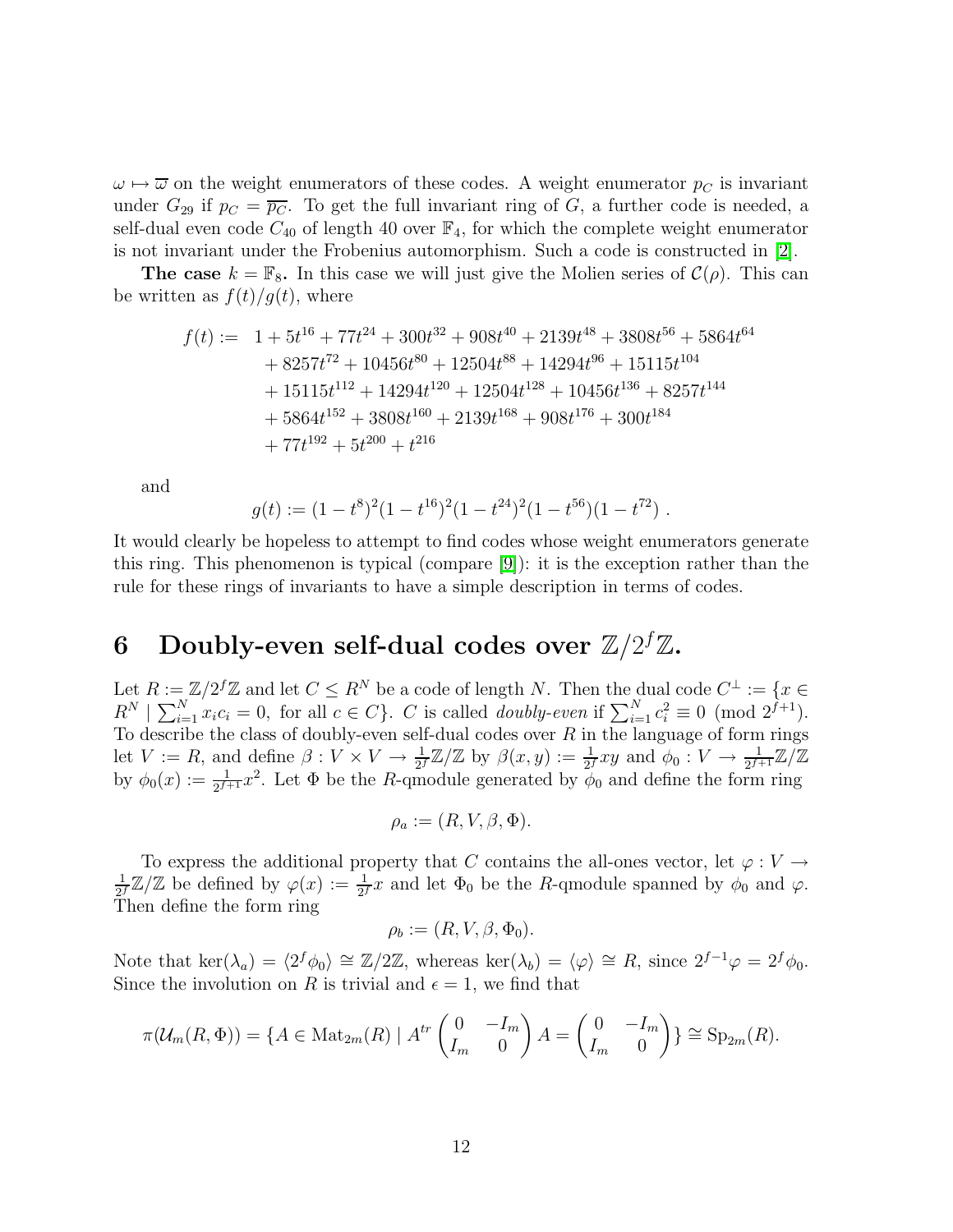**Theorem 6.1.** *For*  $x \in \{a, b\}$ , *let*  $l_x = \text{gcd}\{N \mid \text{ there exists a code } C \leq V^N \text{ of Type } \rho_x\}.$ *The Clifford-Weil groups of genus* m *are extensions*

$$
\mathcal{C}(\rho_a) \cong Z_{l_a} \cdot (Z_2^m \times Z_2^m) \cdot \text{Sp}_{2m}(R)
$$

*and*

$$
\mathcal{C}(\rho_b) \cong Z_{l_b} \cdot (R^m \times R^m) \cdot \text{Sp}_{2m}(R)
$$

As we show in [\[14\]](#page-16-2),  $l_a = 8$  and  $l_b = \max\{2^{f+1}, 8\}.$ 

The case  $f = 2$ . We identify R with  $\mathbb{Z}/4\mathbb{Z} = \{0, 1, 2, 3\}$  and let  $\zeta := \exp(2\pi i/8)$  be a primitive eighth root of unity in  $\mathbb{C}$ , with  $i = \zeta^2$ . Then

$$
\mathcal{C}(\rho_a) = \langle \left( \begin{array}{cccc} 1 & 0 & 0 & 0 \\ 0 & 0 & 0 & 1 \\ 0 & 0 & 1 & 0 \\ 0 & 1 & 0 & 0 \end{array} \right), \frac{1}{2} \left( \begin{array}{cccc} 1 & 1 & 1 & 1 \\ 1 & i & -1 & -i \\ 1 & -1 & 1 & -1 \\ 1 & -i & -1 & i \end{array} \right), \text{ diag}(1, \zeta, -1, \zeta) \rangle,
$$

of order  $|\mathcal{C}(\rho_a)| = 1536$ , and

$$
\mathcal{C}(\rho_b) = \langle \mathcal{C}(\rho_a), \text{ diag}(1, i, -1, -i) \rangle ,
$$

of order  $|\mathcal{C}(\rho_b)| = 6144$ . Furthermore,  $\mathcal{C}(\rho_a) \cong Z_8 \times (Z_2 \times Z_2)$ .  $SL_2(\mathbb{Z}/4\mathbb{Z})$  and  $\mathcal{C}(\rho_b) \cong$  $Z_8 \times (Z_4 \times Z_4)$ .  $SL_2(\mathbb{Z}/4\mathbb{Z})$ . The Molien series are

$$
\text{Molien}(\mathcal{C}(\rho_a)) = \frac{(1+t^8)(1+t^{16})^2}{(1-t^8)^3(1-t^{24})}
$$

and

$$
\text{Molien}(\mathcal{C}(\rho_b)) = \frac{(1+t^{16})(1+t^{32})}{(1-t^8)^2(1-t^{16})(1-t^{24})}
$$

(see [\[16\]](#page-17-0)). We will interpret these rings in terms of complete weight enumerators of self-dual isotropic codes. If p is a prime power  $p \equiv \pm 1 \pmod{8}$ , let  $QR(p)$  denote the extended quadratic residue code of length  $p + 1$  over  $\mathbb{Z}/4\mathbb{Z}$  (see for example [\[3\]](#page-16-11)). With the correct definition of extension,  $QR(p)$  contains the all-ones vector. Let  $d_8$ ,  $c_{16}$ ,  $d_{16}$ be the codes of Type  $\rho_b$  (see [\[4\]](#page-16-12)) with generator matrices

d<sup>8</sup> = 13100102 13010210 13001021 22000000 20222000 , c<sup>16</sup> = 1111111111111111 1011111100001000 1101001111000100 1110101010100010 0000111111100001 0000020000022002 0000002000022222 0000000200002202 0000000020000222 0000000002020202 0000000000220022 , d<sup>16</sup> = 1111111111111111 1110000023000000 1101000002300000 1100100022230000 1100010002223000 1100001022222300 1100000102222230 1011111102222221 

.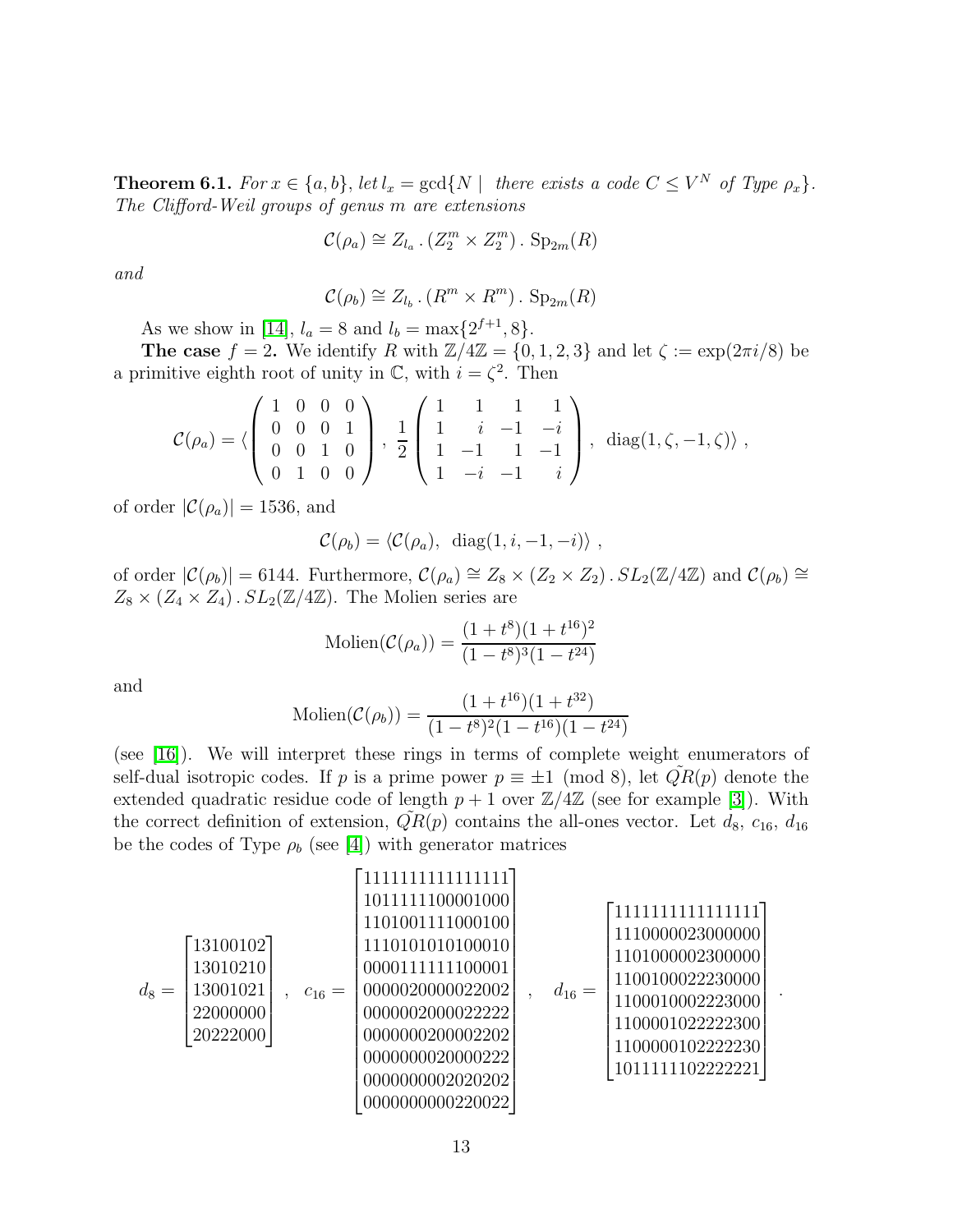Let  $p_1 := \text{cwe}(\tilde{QR}(7)), p_2 := \text{cwe}(d_8), p_3 := \text{cwe}(c_{16}), p_4 := \text{cwe}(d_{16}), p_5 := \text{cwe}(\tilde{QR}(23)).$ Then

$$
Inv(\mathcal{C}(\rho_b)) = \mathbb{C}[p_1, p_2, p_3, p_5](1+p_4)(1+p_6),
$$

where  $p_6$  is the weight enumerator of a certain code  $e_{32}$  of Type  $\rho_b$  and length 32. We have an explicit description of a code  $e_{16}$  that works, but it has no structure and we do not give it here. It would be nice to have a better example.

To find additional generators for the invariant ring of  $\mathcal{C}(\rho_a)$ , let  $e'_8$  and  $d'_8$  be the codes of Type  $\rho_a$  obtained from  $\tilde{QR}(7)$  resp.  $d_8$  by multiplying one column by  $3 \in \mathbb{Z}/4\mathbb{Z}$ , and let  $p_{1a} := \text{cwe}(e_8')$  and  $p_{2a} := \text{cwe}(d_8')$  be their complete weight enumerators. We also need three further codes of Type  $\rho_a$ : two of length 24 and one of length 32, with complete weight enumerators  $f_1, f_2, f_3$  respectively. We have examples of such codes, but again they have no structure and we do not give them here. With this notation we find that

$$
Inv(\mathcal{C}(\rho_b)) = \mathbb{C}[p_1, p_2, p_{1a}, p_5](1 + p_{2a} + p_3 + p_4 + f_1 + f_2 + f_3 + p_{2a}f_3).
$$

# <span id="page-13-0"></span>7 Self-dual codes over  $\mathbb{F}_{q^2} + \mathbb{F}_{q^2} u$

In this section we study self-dual codes over the ring  $R = \mathbb{F}_{q^2} + \mathbb{F}_{q^2} u$ , for  $q = p^f$ , where  $u^2 = 0$  and  $ua = a^q u$  for all  $a \in \mathbb{F}_{q^2}$ . These are certainly "non-classical" codes.

We have  $R \cong \mathcal{M}/p\mathcal{M}$ , where  $\mathcal M$  is the maximal order in the quaternion division algebra over the unramified extension of degree  $f$  of the  $p$ -adic numbers. The most important case is  $q = 2$ . In this special case, self-dual codes have been studied by Bachoc [\[1\]](#page-16-13) in connection with the construction of interesting modular lattices, and Gaborit [\[5\]](#page-16-14) has found a mass formula.

To construct self-dual codes, we define an R-valued Hermitian form  $R^N \times R^N \to R$ by  $(x, y) := \sum_{i=1}^{N} x_i \overline{y_i}$ , where  $\overline{\phantom{a}} : R \to R$  is the involution defined by  $\overline{a + bu} := a^q - bu$ . Then

$$
(a'+b'u)\overline{(a+bu)} = a'a^q + (ab'-ba')u,
$$

for all  $a, b, a', b' \in \mathbb{F}_{q^2}$ . A code  $C \leq R^N$  is self-dual if  $C = C^{\perp} := \{v \in R^N \mid (v, c) =$ 0 for all  $c \in C$ .

To express this self-duality in our language of Types, we need a form ring. Let  $\beta: R \times R \to \frac{1}{p}\mathbb{Z}/\mathbb{Z}$  be the bilinear form defined by

$$
\beta(a' + b'u, a + bu) := \frac{1}{p} \operatorname{Tr}(ab' - a'b) ,
$$

where Tr denotes the trace from  $\mathbb{F}_{q^2}$  to  $\mathbb{F}_p \cong \mathbb{Z}/p\mathbb{Z}$ . Let  $M := \beta(1 \otimes R)$ , where the right action of  $R \otimes R$  on M is left multiplication on the arguments:

$$
m((r+su)\otimes (r'+s'u))(a+bu,a'+b'u)=m((r+su)(a+bu),(r'+s'u)(a'+b'u))
$$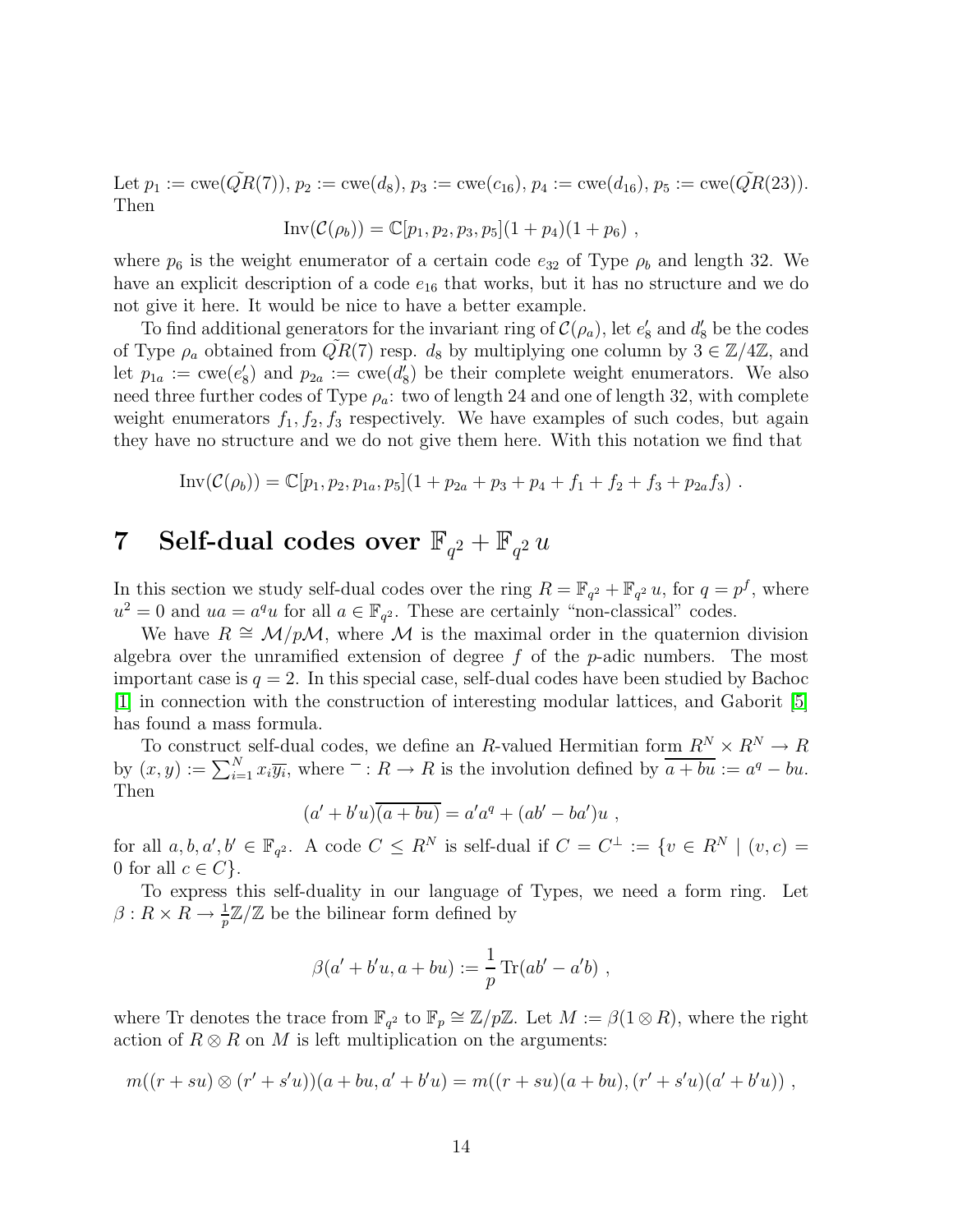for  $m \in M$  and where  $r+su, r'+s'u, a+bu, a'+b'u$  are elements of R. Let  $\psi : R_R \to M_{1 \otimes R}$ be the R-module isomorphism defined by  $\psi(1) := \beta$ . The involution J induced by  $\beta$  is given by  $(r + su)^J = r - s^q u$ , and  $\epsilon = -1$  (since  $\beta$  is skew-symmetric).

Define the  $\frac{1}{p}\mathbb{Z}/\mathbb{Z}$ -valued quadratic form  $\phi_0: R \to \frac{1}{p}\mathbb{Z}/\mathbb{Z}$  by

$$
\phi_0(a+bu) := \frac{1}{p} \operatorname{Tr}_{\mathbb{F}_q/\mathbb{F}_p}(aa^q) ,
$$

and let  $\Phi := {\phi_0[r] \mid r \in R}$ . The mapping  $\{\} : M \to \Phi$  is the obvious diagonal evaluation

$$
\{\beta(1\otimes (r+su))\}(a+bu) := \beta(1\otimes (r+su))(a+bu,a+bu) = -\operatorname{Tr}(saa^q) .
$$

Since  ${\{\}$  is surjective, this defines a unique mapping  $\lambda : \Phi \to M$ , satisfying

$$
\lambda[m] = m + \tau(m) ,
$$

for all  $m \in M$ . To find  $\lambda(\phi_0)$ , we choose  $\omega \in \mathbb{F}_{q^2} \setminus \mathbb{F}_q$  with  $\omega + \omega^q = -1$ . Then  $\phi_0 = \{\beta(1 \otimes \omega u)\},\$ 

$$
\lambda(\phi_0)=m_0(1\otimes \omega u)+\tau(\beta(1\otimes \omega u))=\beta(1\otimes u),
$$

and therefore  $\psi^{-1}(\lambda(\phi_0)) = u$ . Identifying  $\mathbb{F}_p$  with  $\frac{1}{p}\mathbb{Z}/\mathbb{Z}$ , we obtain  $\mathbb{Q}/\mathbb{Z}$ -valued quadratic and bilinear forms. This defines a form ring  $\rho = (R, V, \beta, \Phi)$ , and the self-dual codes  $C \leq R^N$  defined above are precisely the codes of Type  $\rho$ .

The hyperbolic co-unitary group  $\mathcal{U}(R,\Phi)$  contains a normal subgroup N for which the quotient is a subgroup of  $\mathcal{U}(\mathbb{F}_{q^2}, \{0\})$ . In fact, since  $R = \mathbb{F}_{q^2} + \mathbb{F}_{q^2}u$ ,  $\mathcal{U}(R, \Phi)$  has a subgroup  $H \cong O_2^+(\mathbb{F}_{q^2})$  consisting of the elements

$$
\left\{ \begin{pmatrix} a & b \\ c & d \end{pmatrix}, \begin{pmatrix} 0 & \psi(cb) \\ \psi(da-1) & 0 \end{pmatrix} \right\} \mid a, b, c, d \in \mathbb{F}_{q^2}, ca = db = 0, cb + da = 1 \right\}.
$$

H is isomorphic to  $\mathcal{U}(\mathbb{F}_{q^2}, \{0\})$  and is a complement to the normal subgroup  $\mathcal{U}((u), \Phi)$ given by

$$
\{(\begin{pmatrix} 1+au & bu \\ cu & 1+du \end{pmatrix}, diag(\phi_0[c'], \phi_0[b']) ) \mid c, b \in \mathbb{F}_q, a, d \in \mathbb{F}_{q^2}, a = d^q \},\
$$

which is isomorphic to  $\mathbb{F}_{q^2} \oplus \mathbb{F}_q \oplus \mathbb{F}_q$ . Therefore

$$
\mathcal{U}(R,\Phi) \cong (\mathbb{F}_{q^2} \oplus \mathbb{F}_q \oplus \mathbb{F}_q) \rtimes O_2^+(\mathbb{F}_{q^2}) .
$$

**Example 7.1.** Let  $q := 2$ ,  $R = \mathbb{F}_4 + \mathbb{F}_4 u$ . Then the hyperbolic co-unitary group  $\mathcal{U}(R, \Phi)$ is generated by

$$
g_1 := \begin{pmatrix} \omega & 0 \\ 0 & \omega^2 \end{pmatrix}, 0, \ g_2 := \begin{pmatrix} 1+u & 0 \\ 0 & 1+u \end{pmatrix}, 0,
$$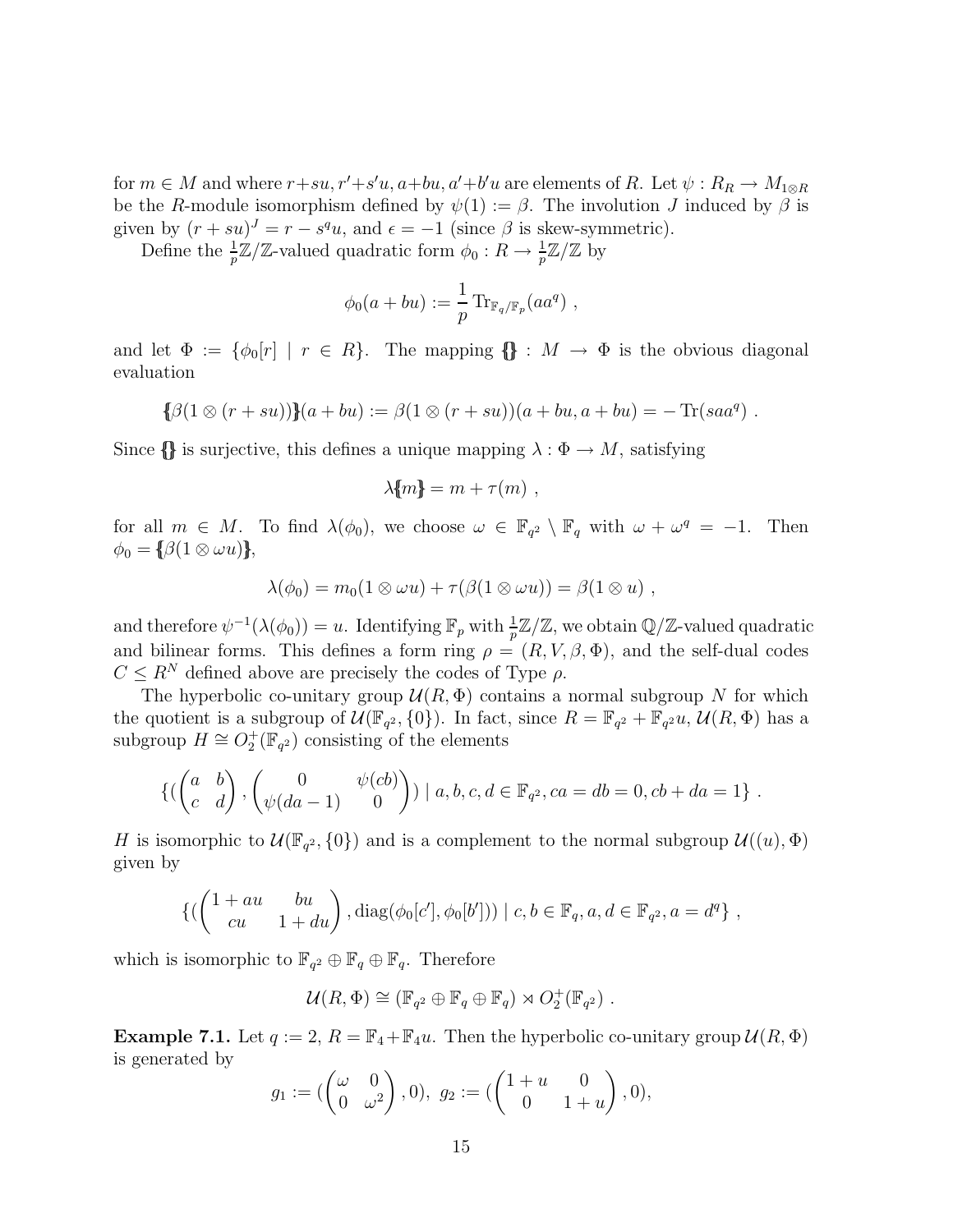$$
g_3 := \begin{pmatrix} 1 & u \\ 0 & 1 \end{pmatrix}, \begin{pmatrix} 0 & 0 \\ & \phi_0 \end{pmatrix}), \ h := \begin{pmatrix} 0 & 1 \\ 1 & 0 \end{pmatrix}, \begin{pmatrix} 0 & 1 \\ & 0 \end{pmatrix}.
$$

Since  $\lambda$  is injective,  $\mathcal{U}(R,\Phi)$  is isomorphic to its image under the projection of the first component. This image contains a normal subgroup  $N \cong \mathbb{F}_4 + \mathbb{F}_2 + \mathbb{F}_2$  generated by

$$
\begin{pmatrix} 1 + \omega u & 0 \\ 0 & 1 + \omega^2 u \end{pmatrix}, \begin{pmatrix} 1 + u & 0 \\ 0 & 1 + u \end{pmatrix}, \begin{pmatrix} 1 & u \\ 0 & 1 \end{pmatrix}, \begin{pmatrix} 1 & 0 \\ u & 1 \end{pmatrix}.
$$

The quotient group is isomorphic to  $S_3$ , generated by the matrices

$$
\begin{pmatrix} \omega & 0 \\ 0 & \omega^2 \end{pmatrix}, \quad \begin{pmatrix} 0 & 1 \\ 1 & 0 \end{pmatrix}.
$$

Hence

$$
\mathcal{U}(R,\Phi) \cong ((C_2)^2 \times (C_2)^2) \rtimes S_3
$$

where  $S_3$  acts faithfully on one copy  $(C_2)^2$  and with kernel  $C_3$  on the other copy.

The Molien series of  $\mathcal{C}(\rho)$  is

$$
\frac{f(t)}{(1-t^2)^5(1-t^3)(1-t^4)^6(1-t^6)^4}
$$

where

$$
f(t) := 1 + t + 4t^{2} + 3t^{3} + 53t^{4} + 104t^{5} + 458t^{6} + 858t^{7} + 2474t^{8} + 4839t^{9}
$$
  
+ 10667t<sup>10</sup> + 19018t<sup>11</sup> + 34193t<sup>12</sup> + 55481t<sup>13</sup> + 86078t<sup>14</sup>  
+ 125990t<sup>15</sup> + 173466t<sup>16</sup> + 230402t<sup>17</sup> + 287430t<sup>18</sup> + 346462t<sup>19</sup>  
+ 393648t<sup>20</sup> + 431930t<sup>21</sup> + 450648t<sup>22</sup> + 450648t<sup>23</sup> + 431930t<sup>24</sup>  
+ 393648t<sup>25</sup> + 346462t<sup>26</sup> + 287430t<sup>27</sup> + 230402t<sup>28</sup> + 173466t<sup>29</sup>  
+ 125990t<sup>30</sup> + 86078t<sup>31</sup> + 55481t<sup>32</sup> + 34193t<sup>33</sup> + 19018t<sup>34</sup>  
+ 10667t<sup>35</sup> + 4839t<sup>36</sup> + 2474t<sup>37</sup> + 858t<sup>38</sup> + 458t<sup>39</sup> + 104t<sup>40</sup>  
+ 53t<sup>41</sup> + 3t<sup>42</sup> + 4t<sup>43</sup> + t<sup>44</sup> + t<sup>45</sup>.

Various interesting symmetrizations are possible:

a) Symmetrizing by the action of  $\mathbb{F}_4^* = \langle \omega \rangle$  yields a matrix group  $C_{(7)}(\rho) \cong (C_2)^2 \rtimes S_3$ (a non-faithful  $S_3$ -action) of degree 7, with Molien series

$$
\frac{1+t^2+9t^4+21t^6+41t^8+43t^{10}+43t^{12}+23t^{14}+10t^{16}}{(1-t)(1-t^2)(1-t^4)^3(1-t^6)^2}
$$

.

b) The unit group  $R^*$  has three orbits on R namely  $\{0\}$ ,  $R^*$ ,  $uR^*$ . Symmetrizing by  $R^*$  gives a matrix group  $\mathcal{C}_{(3)}(\rho) \cong D_8$ , for which the Molien series and invariant ring were described by Bachoc [\[1,](#page-16-13) Theorem 4.4].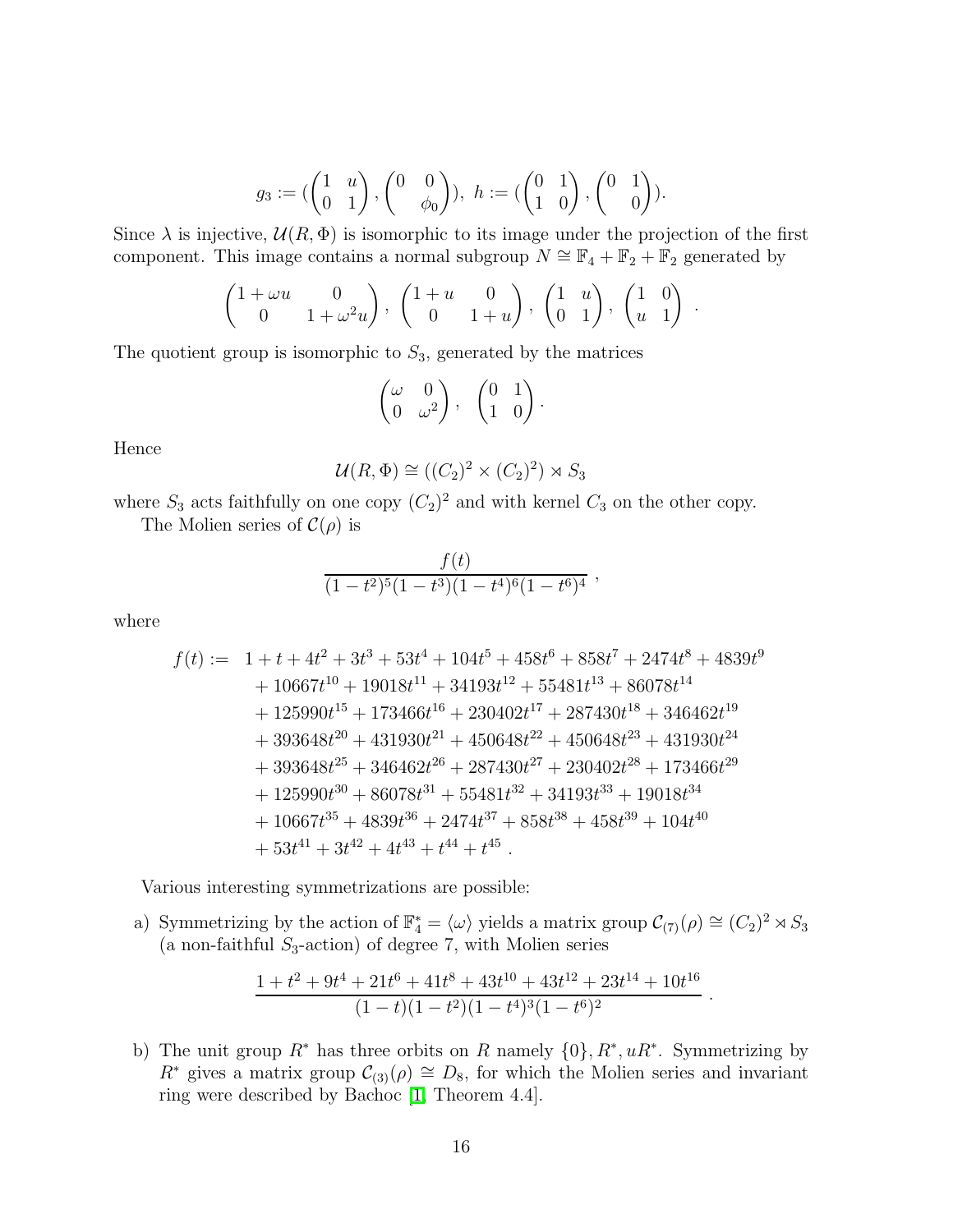#### <span id="page-16-13"></span><span id="page-16-9"></span>References

- [1] C. Bachoc, Applications of coding theory to the construction of modular lattices, *J. Combin. Theory* A 78 (1997), 92–119.
- <span id="page-16-11"></span>[2] K. Betsumiya and Y. J. Choie, Codes over F4, Jacobi Forms and Hilbert-Siegel modular forms over  $\mathbb{Q}(\sqrt{5})$ , preprint, 2002.
- <span id="page-16-12"></span>[3] A. Bonnecaze, A. R. Calderbank and P. Solé, Quaternary quadratic residue codes and unimodular lattices, *IEEE Trans. Information Theory* 41 (1995), 366–377.
- <span id="page-16-14"></span>[4] J. Fields, Tables of indecomposable Z/(4) codes, published electronically at <http://www.math.uic.edu/>∼fields/z4/index.html.
- <span id="page-16-8"></span>[5] P. Gaborit, Mass formulas for self-dual codes over  $\mathbb{Z}_4$  and  $\mathbb{F}_q + u\mathbb{F}_q$  rings, *IEEE Trans. Information Theory* 42 (1996), 1222–1228.
- <span id="page-16-0"></span>[6] P. Gaborit, V. S. Pless, P. Sol´e and A. O. L. Atkin, Type II codes over F4, *Finite Fields Applic.* 8 (2002), 171–183.
- [7] A. M. Gleason, Weight polynomials of self-dual codes and the MacWilliams identities, in *Actes, Congrés International de Mathématiques (Nice, 1970)*, Gauthiers-Villars, Paris, 1971, Vol. 3, pp. 211–215.
- <span id="page-16-10"></span><span id="page-16-3"></span>[8] A. J. Hahn and O. T. O'Meara, *The Classical Groups and K-Theory*, Springer-Verlag, New York, 1989.
- [9] W. C. Huffman and N. J. A. Sloane, Most primitive groups have messy invariants, *Advances in Math.* 32 (1979), 118–127.
- <span id="page-16-5"></span><span id="page-16-4"></span>[10] T. Y. Lam, *A First Course in Noncommutative Rings*, Springer-Verlag, New York, 2nd. ed., 2001.
- <span id="page-16-6"></span>[11] F. J. MacWilliams and N. J. A. Sloane, *The Theory of Error-Correcting Codes*, North-Holland, Amsterdam, 1977; 11th impression 2003.
- [12] G. Nebe, H.-G. Quebbemann, E. M. Rains and N. J. A. Sloane, Generalized doubly-even codes, (submitted) 2003.
- <span id="page-16-1"></span>[13] G. Nebe, E. M. Rains and N. J. A. Sloane, The invariants of the Clifford groups, *Designs, Codes and Cryptography* 24 (2001), 99–121.
- <span id="page-16-7"></span><span id="page-16-2"></span>[14] G. Nebe, E. M. Rains and N. J. A. Sloane, *Self-Dual Codes and Invariant Theory*, book in preparation, 2003.
- [15] H.-G. Quebbemann, On even codes, *Discrete Math.* 98 (1991), 29–34.